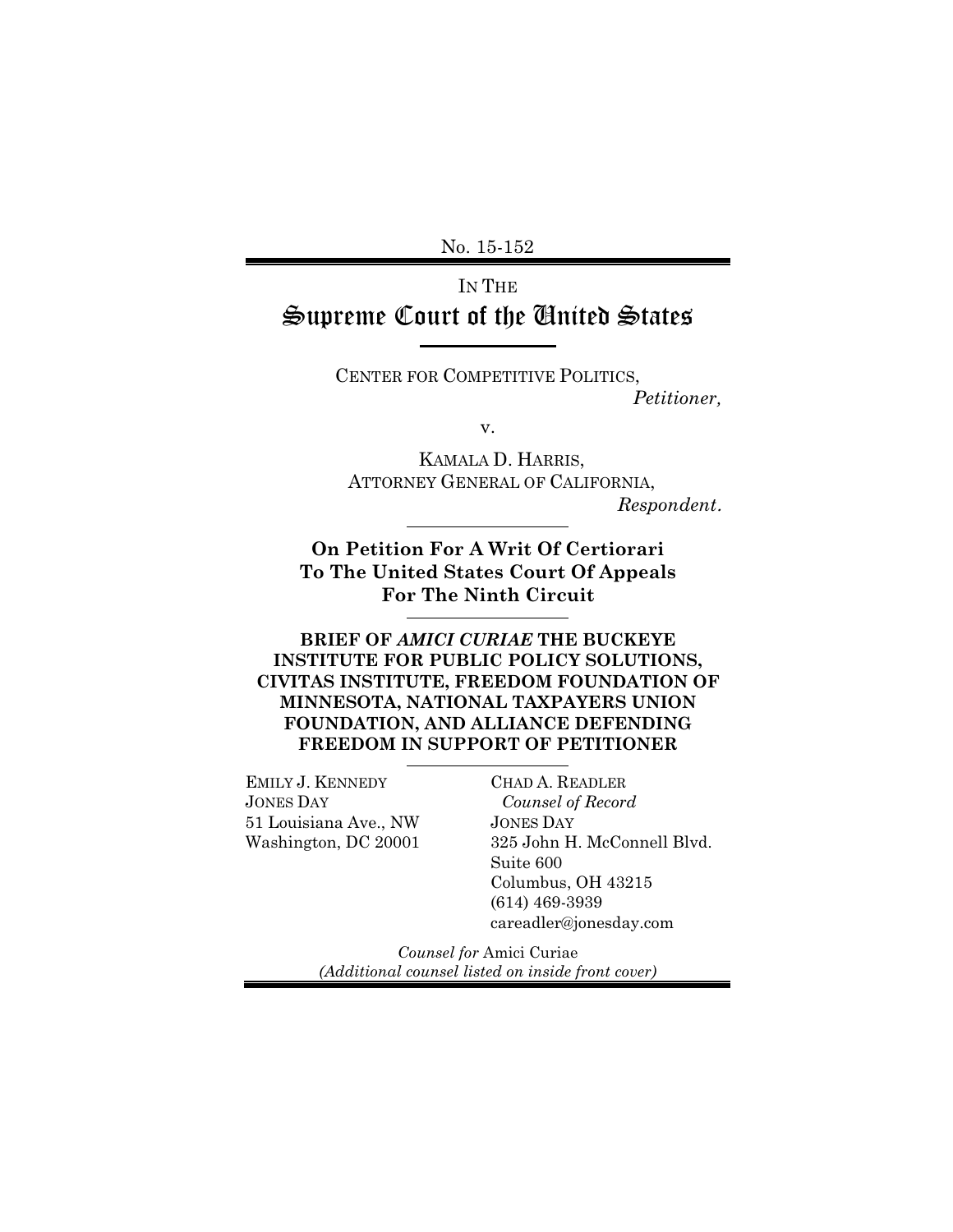ROBERT ALT THE BUCKEYE INSTITUTE 88 East Broad St., Suite 1120 Columbus, OH 43215

*Counsel for* Amicus Curiae *The Buckeye Institute for Public Policy Solutions*

ELLIOT ENGSTROM CENTER FOR LAW AND FREEDOM CIVITAS INSTITUTE 100 S. Harrington St. Raleigh, NC 27603

*Counsel for* Amicus Curiae *Civitas Institute*

CLARK PACKARD NATIONAL TAXPAYERS UNION 25 Massachusetts Ave., NW Washington, DC 20001

*Counsel for* Amicus Curiae *National Taxpayers Union Foundation*

GLEN LAVY DAVID CORTMAN KRISTEN WAGGONER GARY MCCALEB ALLIANCE DEFENDING FREEDOM 15100 North 90th St. Scottsdale, AZ 85260

*Counsel for* Amicus Curiae *Alliance Defending Freedom*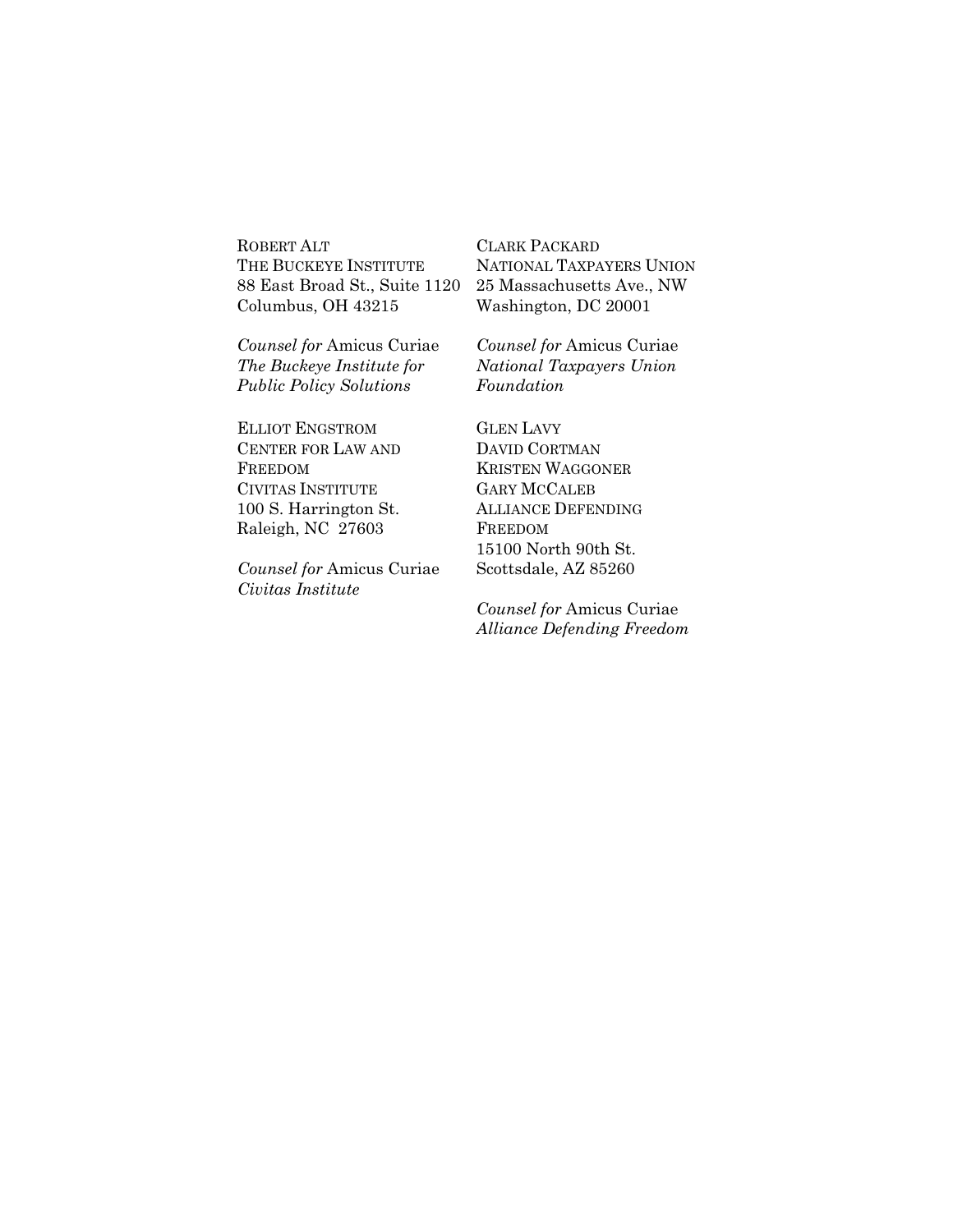### **TABLE OF CONTENTS**

|                                |                                                                                                                                                                                     |                                                                                                                                                                  | Page |  |
|--------------------------------|-------------------------------------------------------------------------------------------------------------------------------------------------------------------------------------|------------------------------------------------------------------------------------------------------------------------------------------------------------------|------|--|
| INTEREST OF THE AMICI CURIAE 1 |                                                                                                                                                                                     |                                                                                                                                                                  |      |  |
| SUMMARY OF THE ARGUMENT3       |                                                                                                                                                                                     |                                                                                                                                                                  |      |  |
|                                |                                                                                                                                                                                     |                                                                                                                                                                  |      |  |
| Ι.                             | THE NINTH CIRCUIT'S HOLDING<br>THAT COMPELLED DISCLOSURE<br>DOES NOT OFFEND THE FIRST<br>AMENDMENT CONTRAVENES THIS<br><b>COURT'S PRECEDENT AND</b><br><b>EXACERBATES A CIRCUIT</b> |                                                                                                                                                                  |      |  |
|                                | A.                                                                                                                                                                                  | The Ninth Circuit's holding<br>contravenes this Court's settled<br>precedent establishing a right to                                                             |      |  |
|                                | <b>B.</b>                                                                                                                                                                           | Compelled disclosure will have<br>an immediate and significant<br>chilling effect on CCP and other                                                               |      |  |
|                                | C.                                                                                                                                                                                  | By holding that CCP has not<br>demonstrated a cognizable First<br>Amendment injury, the Ninth<br>Circuit exacerbated a conflict<br>among the courts of appeals17 |      |  |
| II.                            |                                                                                                                                                                                     | THIS COURT'S REVIEW IS ALSO<br><b>WARRANTED TO RESOLVE A</b><br>CONFLICT REGARDING THE<br><b>MEANING OF EXACTING SCRUTINY19</b>                                  |      |  |
|                                |                                                                                                                                                                                     |                                                                                                                                                                  |      |  |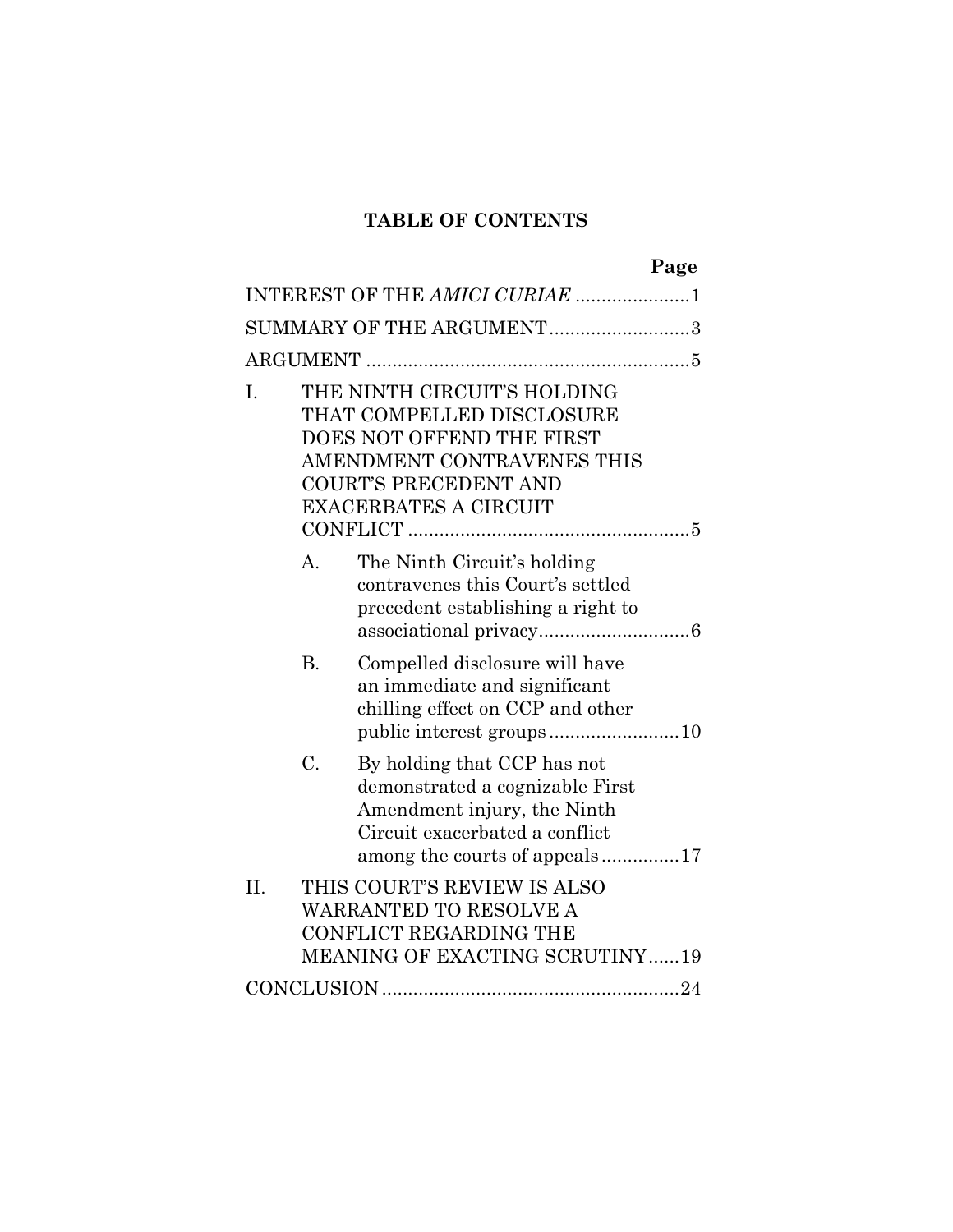| lēet<br>sı<br>н |
|-----------------|
|-----------------|

| <b>CASES</b>                                                           |
|------------------------------------------------------------------------|
| $ACLU$ v. Clapper,                                                     |
| Arizona Christian Sch. Tuition Org. v.<br>Winn,                        |
| Bates v. Little Rock,                                                  |
| Bernbeck v. Moore,                                                     |
| Brown v. Socialist Workers '74<br>Campaign Comm.,                      |
| Buckley v. Valeo,                                                      |
| Burwell v. Hobby Lobby Stores, Inc.,                                   |
| Center for Individual Freedom, Inc. v.<br>Tennant,                     |
| Citizens United v. FEC,                                                |
| Citizens United v. Schneiderman,<br>-- F. Supp. 3d --, 2015 WL 4509717 |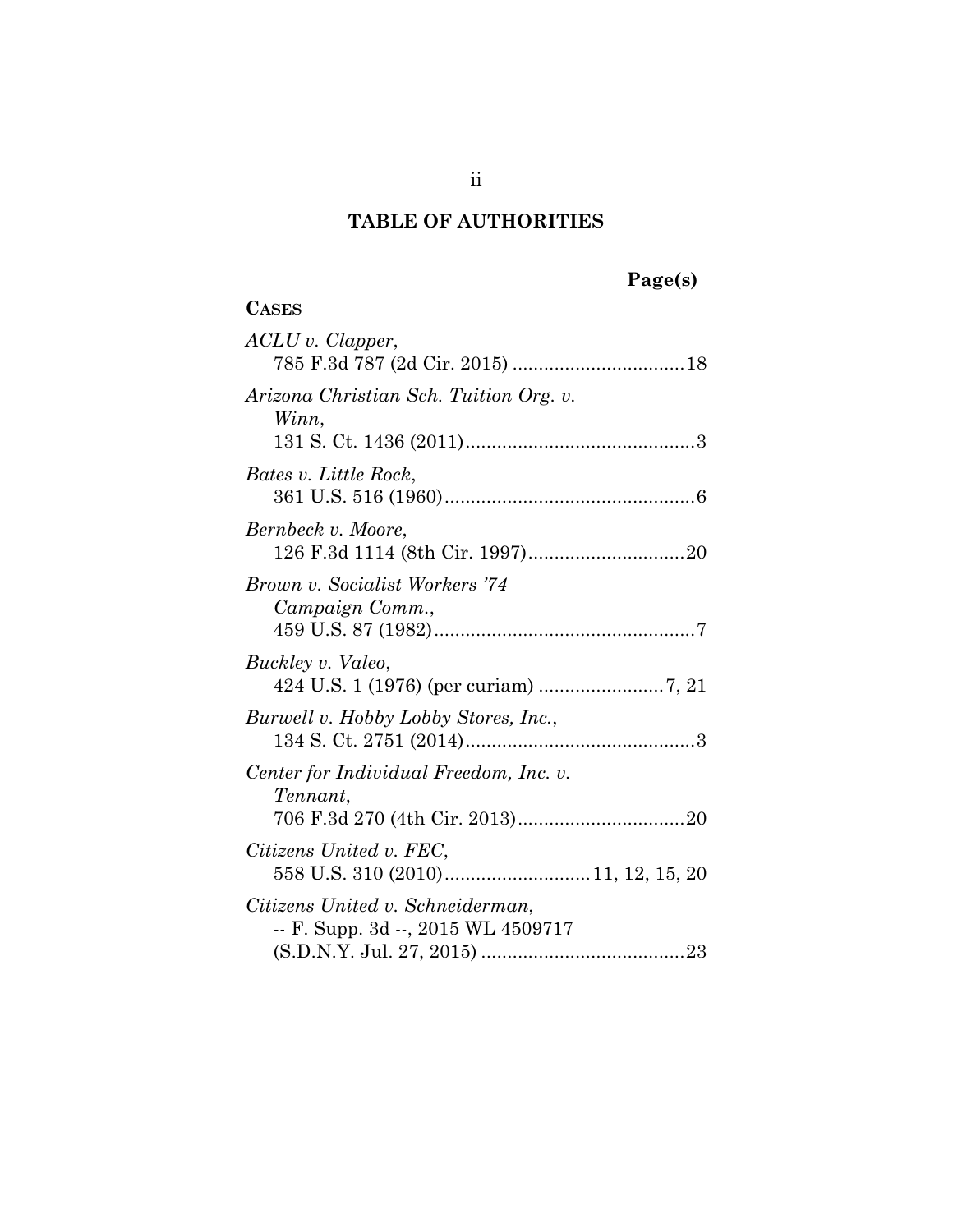# (continued)

# **Page(s)**

| Connection Distributing Co. v. Reno,                                              |
|-----------------------------------------------------------------------------------|
| Doe v. Reed,                                                                      |
| Doe v. Reed,                                                                      |
| Florida v. Dep't of Health & Human<br>Servs.,                                     |
| Fraternal Order of Police v. City of<br>Philadelphia,                             |
| Gibson v. Florida Legislative<br><i>Investigation Comm.,</i>                      |
| Good News Club v. Milford Central<br>Sch.,                                        |
| Humphreys, Hutcheson & Moseley v.<br>Donovan,<br>755 F.2d 1211 (6th Cir. 1985) 19 |
| In re First Nat'l Bank,<br>701 F.2d 115 (10th Cir. 1983)17                        |
| Jones v. Unknown Agents of Fed.<br>Election Comm'n,                               |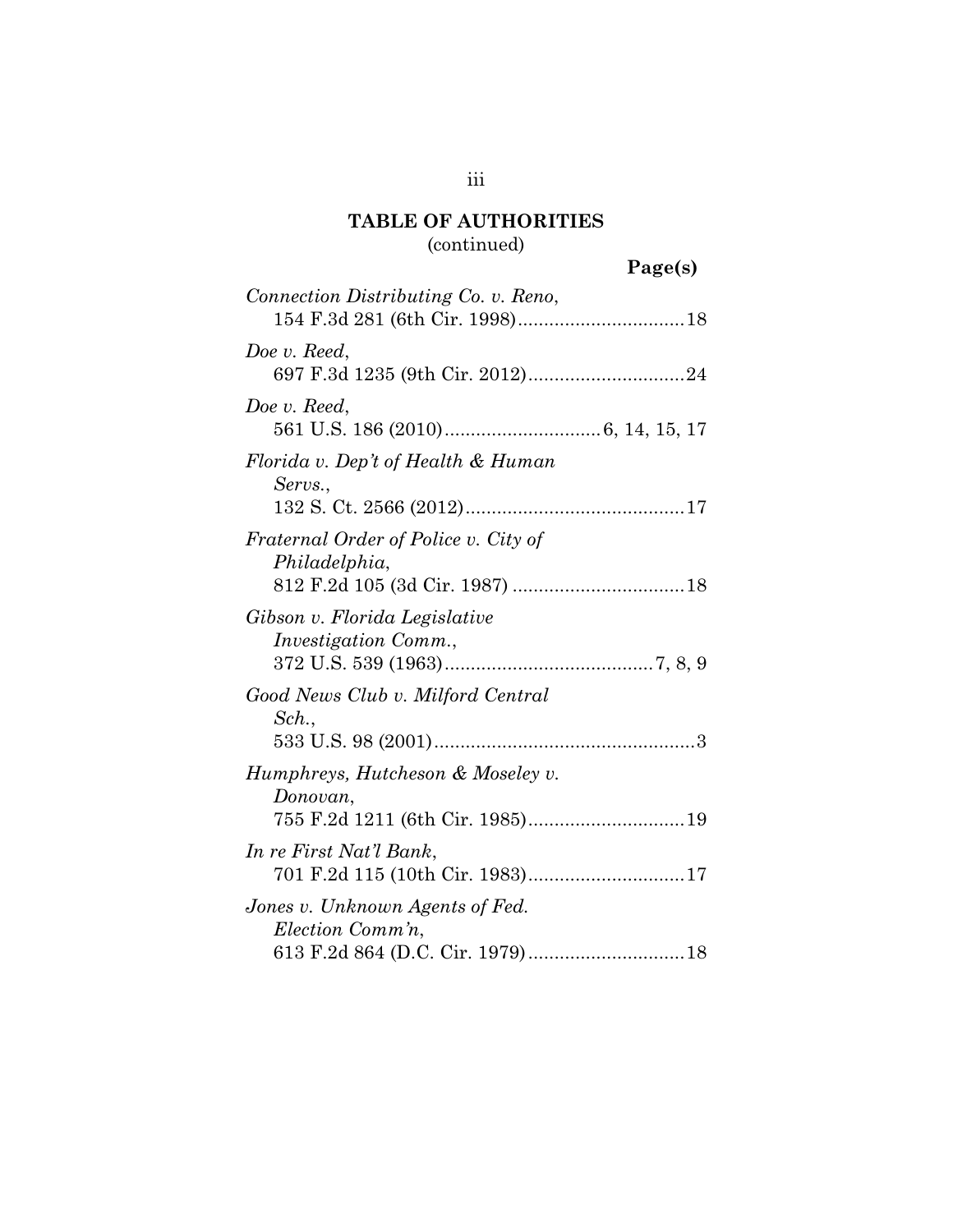# (continued)

| Lady J. Lingerie, Inc. v. City of<br>Jacksonville,                                             |  |
|------------------------------------------------------------------------------------------------|--|
|                                                                                                |  |
| Local 1814, Int'l Longshoremen's Ass'n,<br>AFL-CIO v. Waterfront Comm'n of<br>New York Harbor, |  |
| Master Printers of Am. v. Donovan,                                                             |  |
| McCutcheon v. FEC,                                                                             |  |
| McIntyre v. Ohio Elections Comm'n,                                                             |  |
| NAACP v. Alabama ex rel. Patterson,                                                            |  |
| $NAACP$ v. Button,                                                                             |  |
| Nat'l Org. for Marriage, Inc. v. United<br>States,<br>24 F. Supp. 3d 518 (E.D. Va. 2014)  16   |  |
| Pollard v. Roberts,<br>283 F. Supp. 248 (E.D. Ark.), aff'd,                                    |  |
| Pollard v. Roberts,                                                                            |  |
| Randall v. Sorrell,                                                                            |  |

iv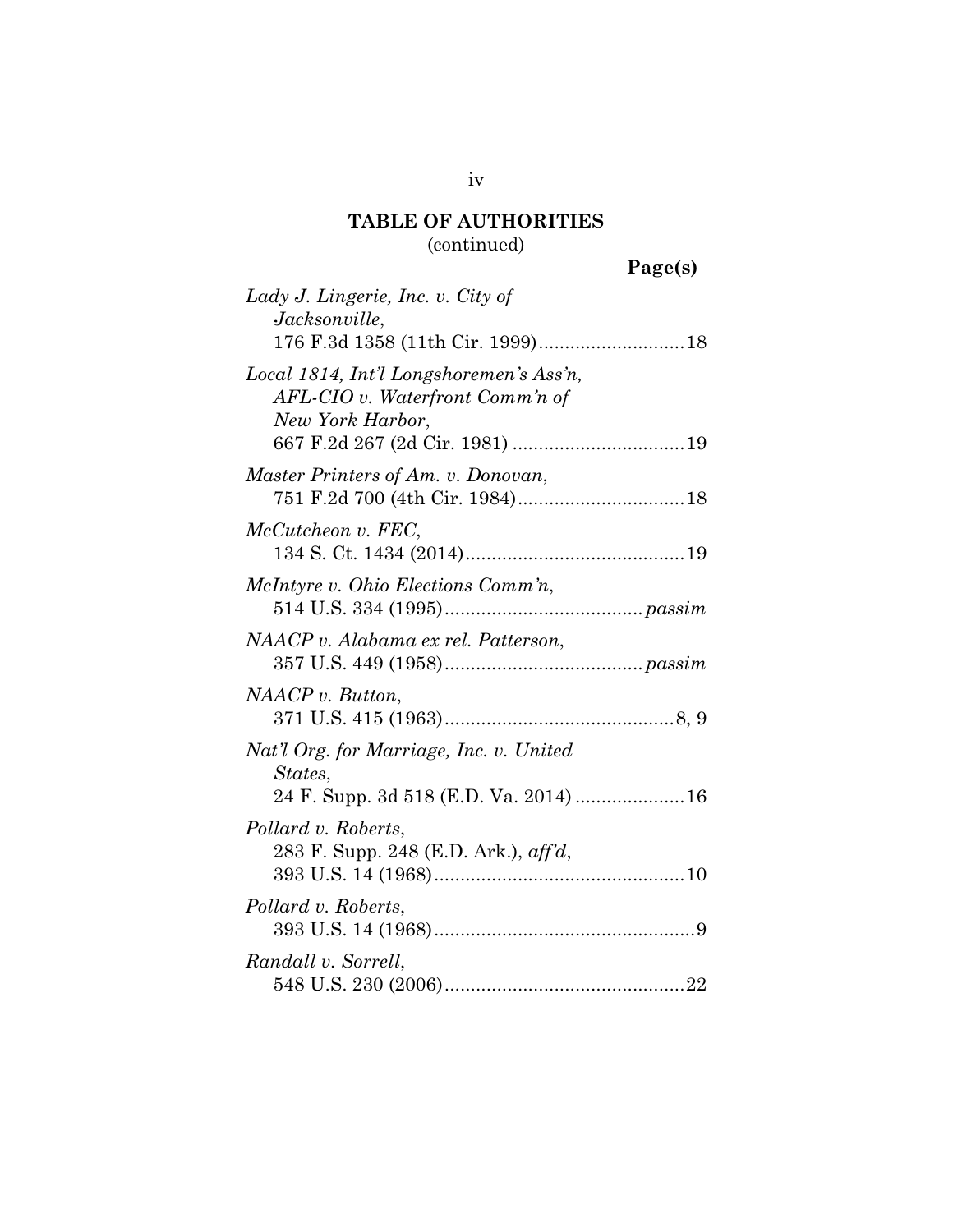# (continued)

|                                                          | Page(s) |
|----------------------------------------------------------|---------|
| Reed v. Town of Gilbert,                                 |         |
| Rosenberger v. Rector & Visitors of the<br>Univ. of Va., |         |
| Rumsfeld v. Forum for Academic &<br>Inst'l Rights, Inc., |         |
| Shelton v. Tucker,                                       |         |
| State ex rel. Two Unnamed Petitioners<br>v. Peterson,    |         |
| Talley v. California,                                    |         |
| Town of Greece v. Galloway,                              |         |
| United States v. Citizens State Bank,                    |         |
| <b>STATUTES</b>                                          |         |
|                                                          |         |
|                                                          |         |
|                                                          |         |
|                                                          |         |
|                                                          |         |
|                                                          |         |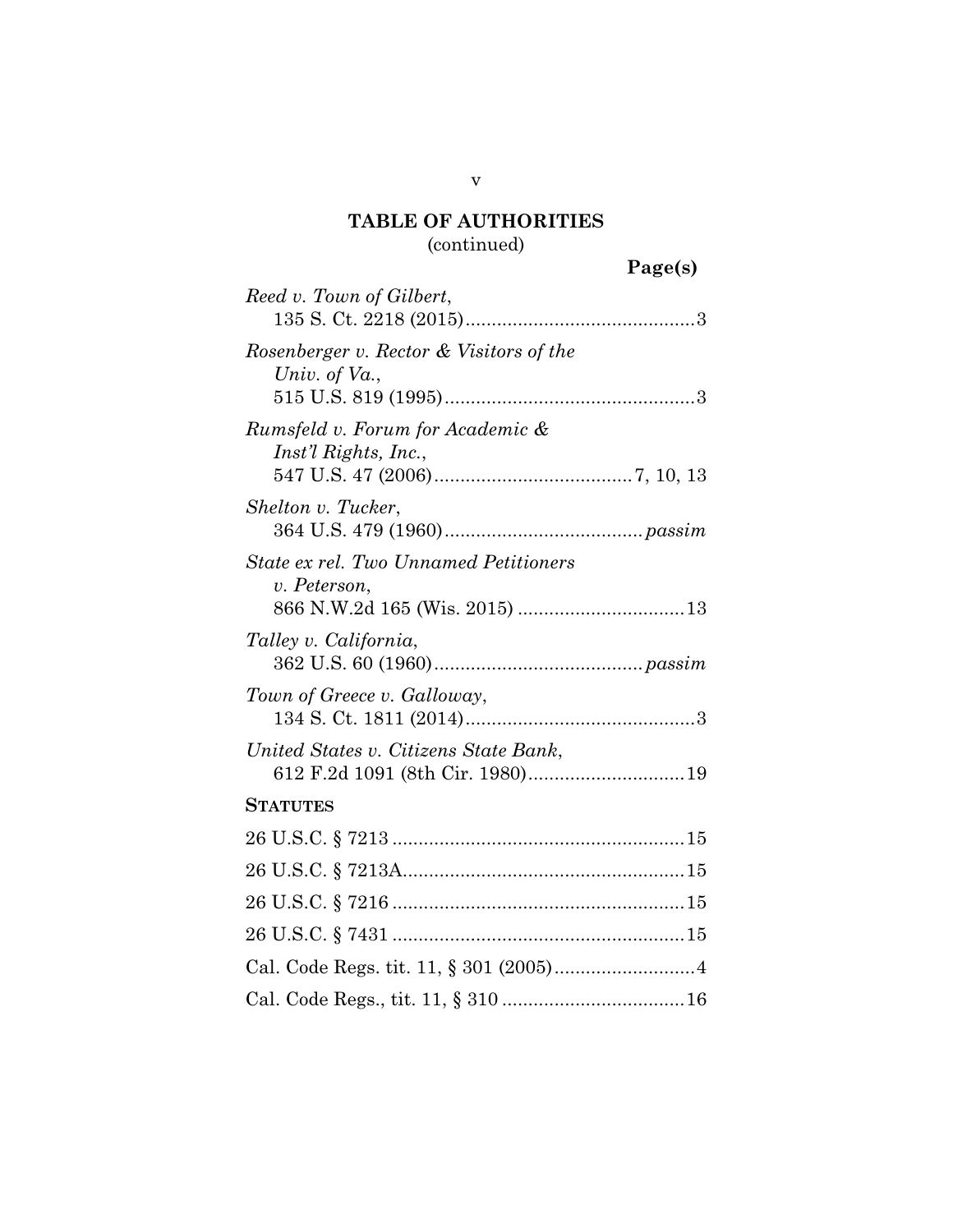# (continued)

# **Page(s)**

| California's Public Records Act,                                                                                                                                                                                                                                       |
|------------------------------------------------------------------------------------------------------------------------------------------------------------------------------------------------------------------------------------------------------------------------|
|                                                                                                                                                                                                                                                                        |
|                                                                                                                                                                                                                                                                        |
| Fla. Stat. § 496.401, et seq. (West 2014)23                                                                                                                                                                                                                            |
| <b>OTHER AUTHORITIES</b>                                                                                                                                                                                                                                               |
| Carol Cratty & Michael Pearson, DC<br>Shooter Wanted to Kill As Many As<br>Possible, Prosecutors Say (Feb. 7,<br>2013), <i>available at</i> http://www.cnn.                                                                                                            |
| Nick Dranias, <i>In Defense of Private</i><br>Civic Engagement: Why the Assault<br>on "Dark Money" Threatens Free<br>$Speech - and How to Stop the$<br>Assault at 16 (Apr. 2015), available<br>at https://www.heartland.org/sites/<br>default/files/03-13-15_dranias_- |
| David French, NATIONAL REVIEW,<br>Wisconsin's Shame: "I Thought It<br>Was a Home Invasion" (May 4, 2015)12, 13                                                                                                                                                         |
| FRC Suspect May Have Targeted<br>Traditional Values Coalition, Group<br>Says (Aug. 19, 2012), available at<br>http://www.huffingtonpost.com/2012/<br>08/18/frc-suspect-may-have-targ_n_                                                                                |

### vi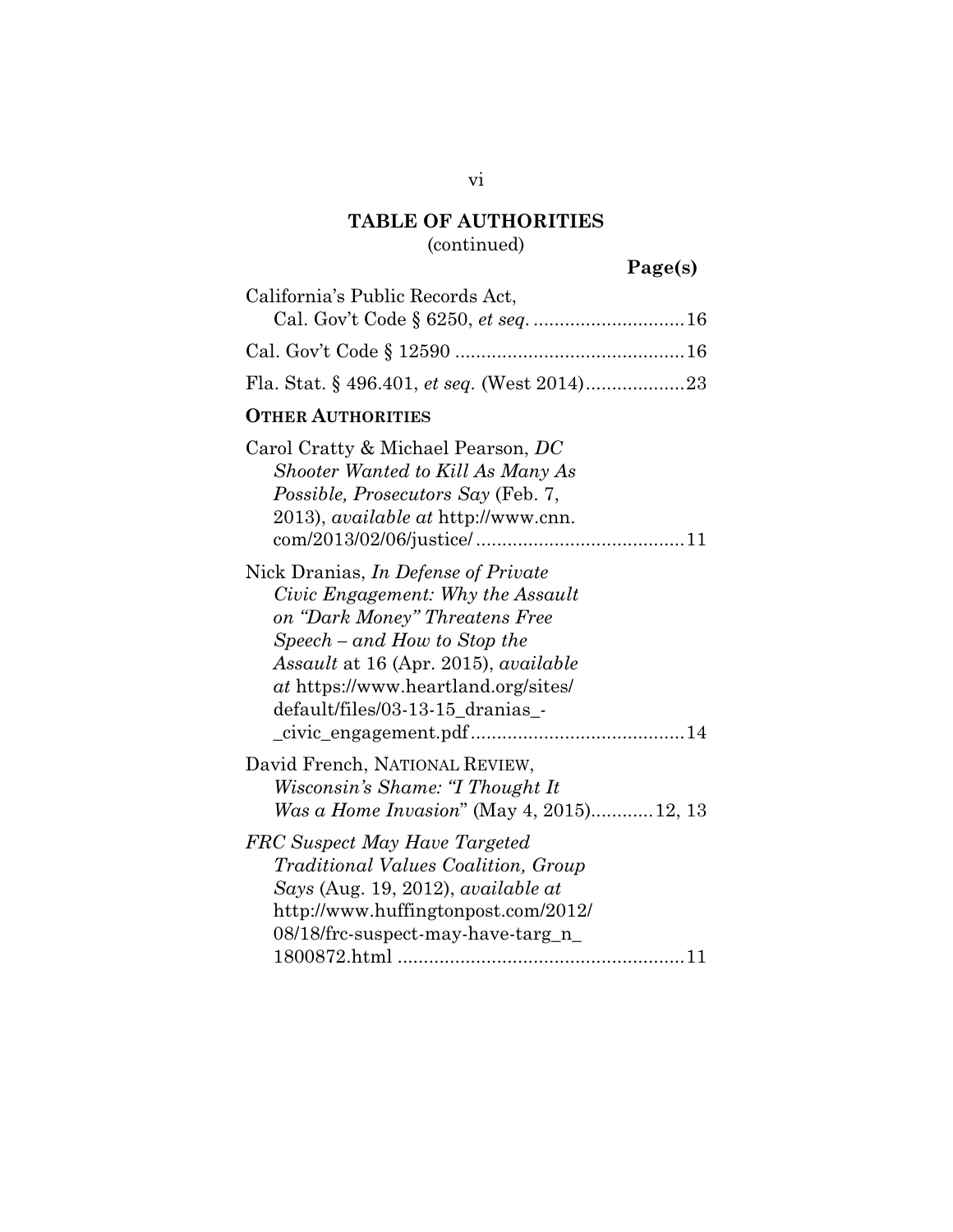# (continued)

| eel.<br>S I<br>. .<br>., |
|--------------------------|
|--------------------------|

| Foundation Center, Frequently Asked<br>Questions, http://foundationcenter.<br>org/getstarted/faqs/html/howmany.ht                                                                                                                                                                     |
|---------------------------------------------------------------------------------------------------------------------------------------------------------------------------------------------------------------------------------------------------------------------------------------|
| Gregory Korte, Cincinnati IRS agents<br>first raised Tea Party issues, USA<br>TODAY (June 11, 2013), <i>available at</i><br>http://www.usatoday.com/story/news<br>/politics/2013/06/11/how-irs-tea-party                                                                              |
| Matt Nese, Three Primary Threats to<br>$501(c)(3)$ Donor Privacy (Jun. 16,<br>2015), <i>available at</i> http://www.camp<br>aignfreedom.org/2015/06/16/three-<br>primary-threats-to-501c3-donor-                                                                                      |
| Clare O'Connor, Occupy The Koch<br>Brothers: Violence, Injuries, And<br><i>Arrests At DC Protest</i> (Nov. 5, 2011),<br><i>available at http://www.forbes.com/</i><br>sites/clareoconnor/2011/11/05/occupy<br>-the-kochs-violent-clashes-injuries-<br>and-arrests-at-protest-against- |

vii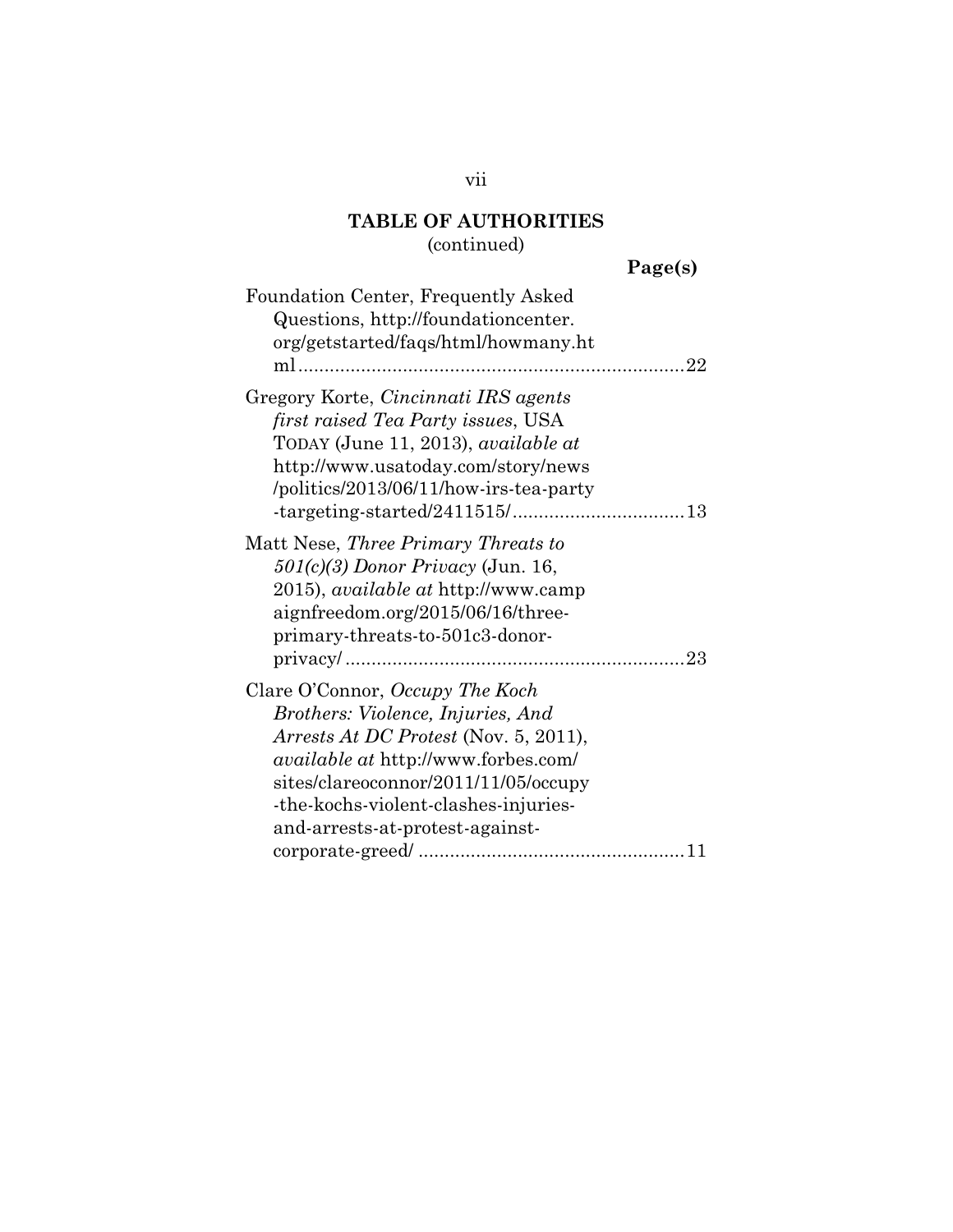(continued)

**Page(s)**

Jon Riches, *The Victims of "Dark Money" Disclosure: How Government Reporting Requirements Suppress Speech and Limit Charitable Giving*, (Aug. 5, 2015), *available at*  https://goldwater-media.s3.amazon aws.com/cms\_page\_media/2015/8/12/ Dark%20Money%20Flipbook.pdf ....................9, 12

viii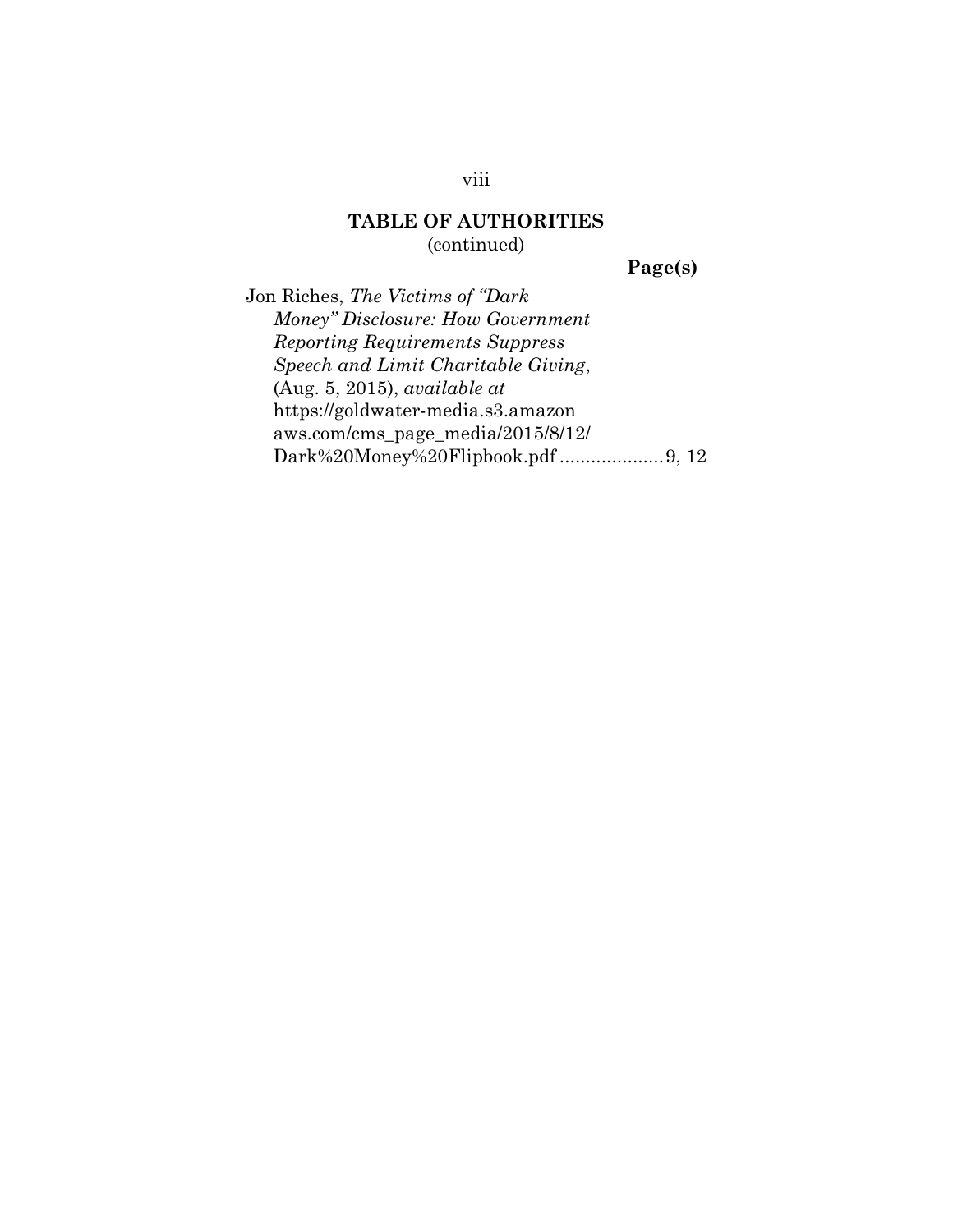### **INTEREST OF THE AMICI CURIAE<sup>1</sup>**

The Buckeye Institute for Public Policy Solutions is an Ohio-based nonprofit research and educational organization dedicated to supporting public policies that advance liberty, individual rights, limited government, and a strong economy. Among other current initiatives, Buckeye is launching an Economic Research Center that will provide research and analysis to citizens in all 50 states on a spectrum of policy issues, including taxation, budget, energy, and health care.

Buckeye has a substantial interest in the important question presented in this case, namely, whether a State may demand an unredacted list of all significant donors to a nonprofit organization without making a specific showing of need. As Buckeye seeks to expand its operations in California, the Ninth Circuit's decision presents a significant barrier. Under that holding, Buckeye must either forego fundraising from California's residents or disclose the names and addresses of its significant donors. Either choice will inflict irreparable harm upon Buckeye's and its supporters' freedom to associate.

The Civitas Institute is a North-Carolina based nonprofit corporation organized for the purpose of

 $\overline{a}$ 

<sup>1</sup> All parties consented in writing to the filing of this brief more than 10 days prior to its due date. No counsel for a party authored this brief in whole or in part, and no person other than *amici*, their members, or their counsel made any monetary contribution intended to fund the preparation or submission of this brief.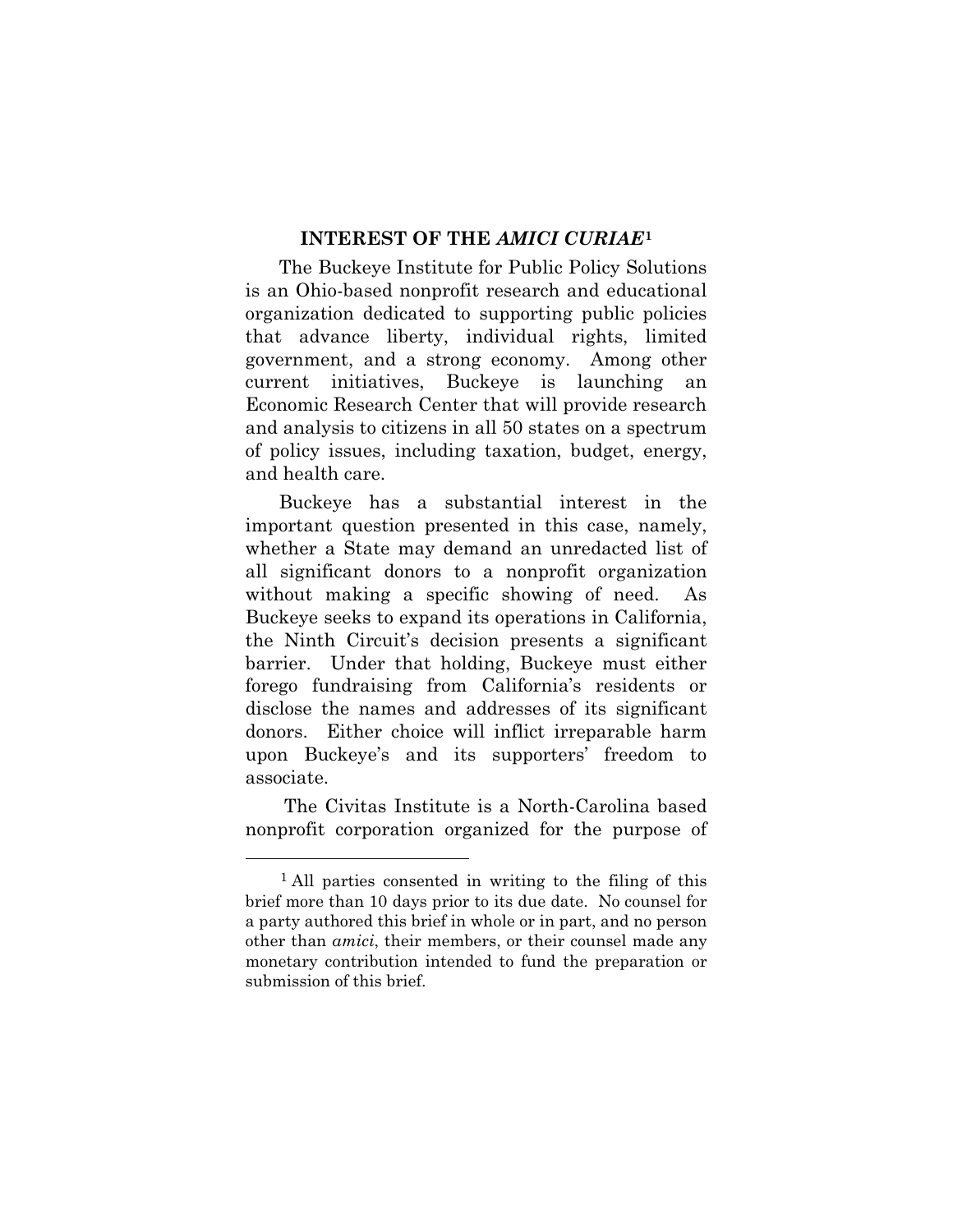conducting research, sponsoring education activities, and upholding the constitutional and legal rights of North Carolinians. In 2015, Civitas founded the Center for Law and Freedom, a public interest law firm that represents North Carolinians in administrative agency actions, constitutional litigation, and transparency lawsuits. Civitas has published a number of articles on free speech and nonprofit donations on its website, NCCivitas.org, and seeks to maintain fundamental constitutional protections for the free speech of charitable donors.

The Freedom Foundation of Minnesota (FFM) is an independent, nonprofit  $\S 501(c)(3)$  educational and research organization that advocates for individual rights, personal responsibility, economic freedom, and limited government. Because of its commitment to preserving the rights of Minnesotans, FFM has opposed repeated attempts in Minnesota to require charitable donor disclosure. FFM is concerned that the California Attorney General's disclosure requirement, if upheld, will embolden other states to pursue similar requirements.

National Taxpayers Union Foundation (NTUF) is a nonprofit, non-partisan  $\S 501(c)(3)$  educational and research organization dedicated to informing Americans about the effects of taxes, government spending, and regulations. For over 40 years, NTUF has been empowering citizens to engage in the critical policy debates of our time—and hold elected officials accountable—through difference-making data, analysis, and commentary. NTUF has members in all 50 states and is concerned that the California Attorney General's disclosure requirements will lead to a chilling effect on the First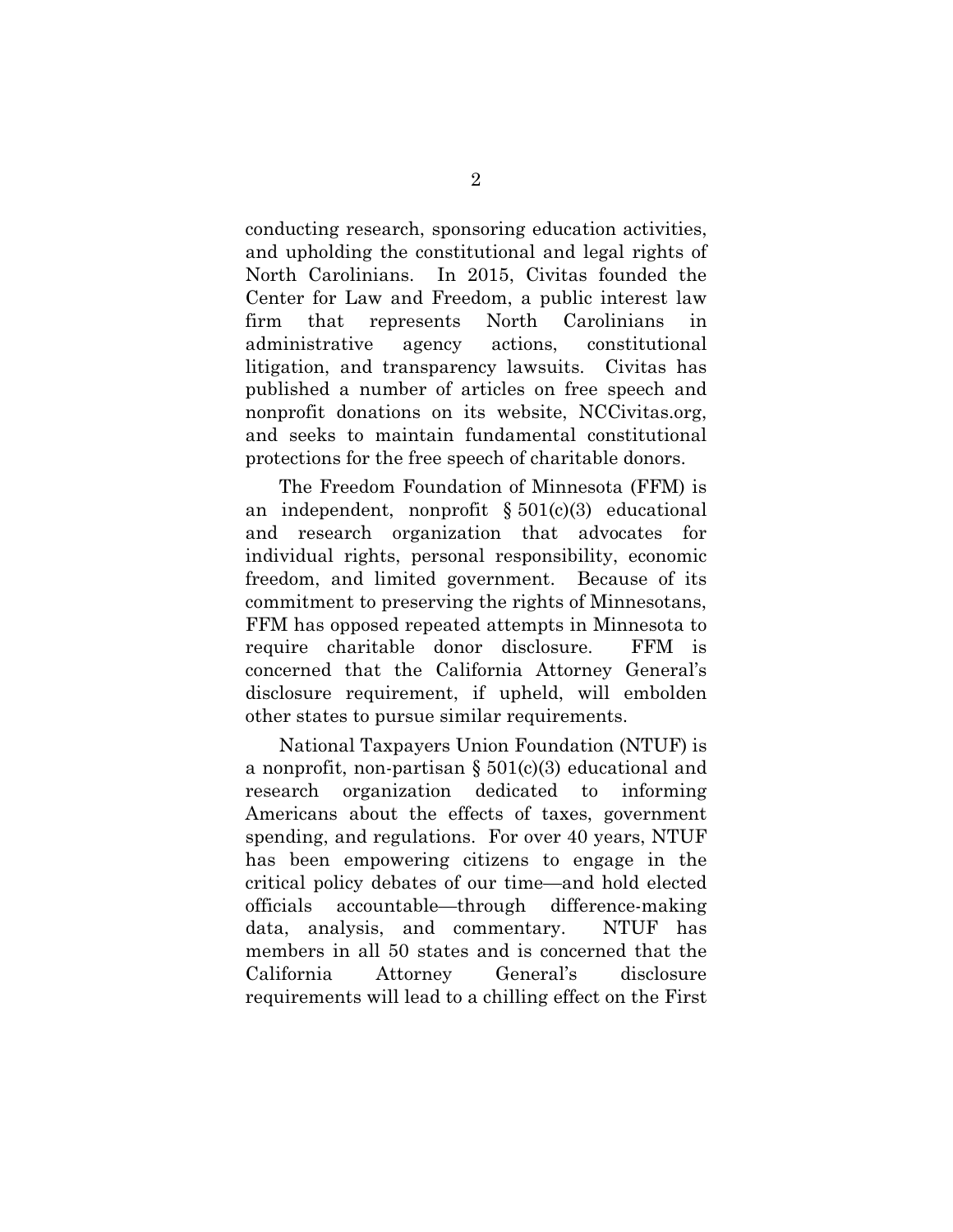Amendment rights of donors and pave the way for other states to enact comparable regulations.

Alliance Defending Freedom (ADF) is a nonprofit, public interest legal organization that provides strategic planning, training, funding, and direct litigation services to protect our first constitutional liberty—religious freedom. Since its founding in 1994, ADF has played a role, either directly or indirectly, in many cases before this Court, including: *Reed v. Town of Gilbert*, 135 S. Ct. 2218 (2015); *Burwell v. Hobby Lobby Stores, Inc.*, 134 S. Ct. 2751 (2014); *Town of Greece v. Galloway*, 134 S. Ct. 1811 (2014); *Arizona Christian School Tuition Organization v. Winn*, 131 S. Ct. 1436 (2011); *Good News Club v. Milford Central School*, 533 U.S. 98 (2001); and *Rosenberger v. Rector and Visitors of the University of Virginia*, 515 U.S. 819 (1995); as well as hundreds more in lower courts. ADF has a substantial interest in this case because it engages in charitable fundraising in all 50 states. If the California Attorney General's disclosure requirement is upheld, ADF will face the Hobson's choice of either ceasing fundraising efforts in California or disclosing its major donors.

### **SUMMARY OF THE ARGUMENT**

California's Attorney General recently announced that charities and tax-exempt organizations cannot fundraise from California residents unless they first file an unredacted Form 990 Schedule B—*i.e.*, a list containing the names and addresses of their significant donors. The regulation on which the Attorney General relies has been in force for over a decade but has not previously been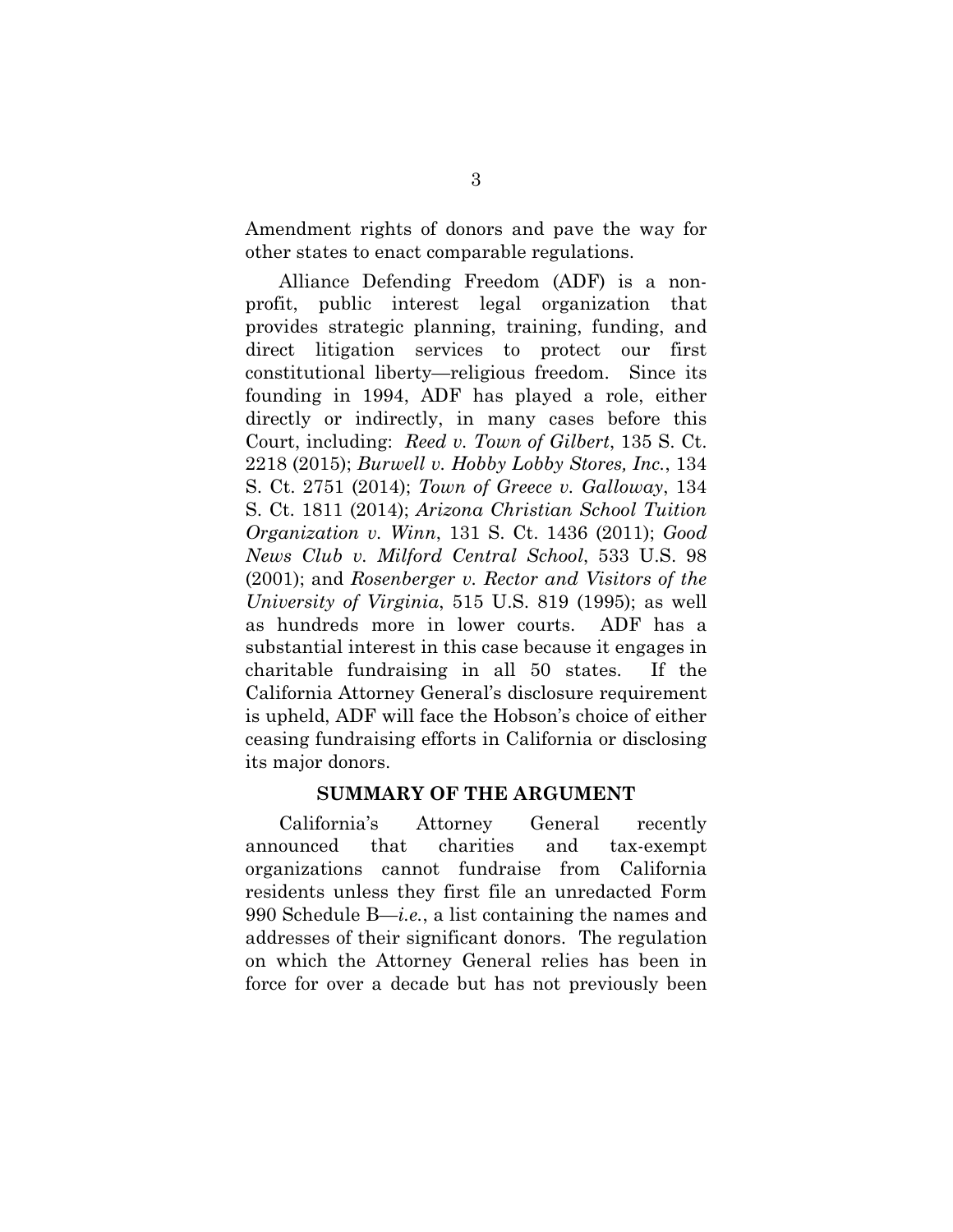interpreted to require this information. *See* Cal. Code Regs. tit. 11, § 301 (2005). The Attorney General now claims, however, that these disclosures are necessary to aid her general interest in "investigative efficiency."

The Ninth Circuit's holding that the Attorney General's actions do not impose a First Amendment injury conflicts with this Court's consistent recognition that compelled disclosure chills the freedom to associate. That chilling effect is of particular concern to *amici*. Indeed, retaliation against public interest groups like the Center for Competitive Politics (CCP), *amici*, and the donors that support them is an increasingly common occurrence. Today's technology, moreover, exacerbates the speed and impact of such harassment. The Ninth Circuit's conclusion that compelled disclosure will not discourage potential donors from associating with these organizations is wrong, and contrary to authority in other circuits. This Court should grant the writ to clarify the circumstances in which a party's First Amendment freedom to associate is impermissibly abridged by state action.

This case likewise implicates a split of authority regarding the standard for evaluating associational privacy claims. Government actions compelling disclosure of members or donors must satisfy "exacting scrutiny," but this Court has described that standard in conflicting terms, equating it with strict scrutiny in some instances, and with intermediate scrutiny in others. Not surprisingly, then, the circuits also are of different minds in applying this "exacting scrutiny" standard. The Ninth Circuit's decision exacerbates that confusion by effectively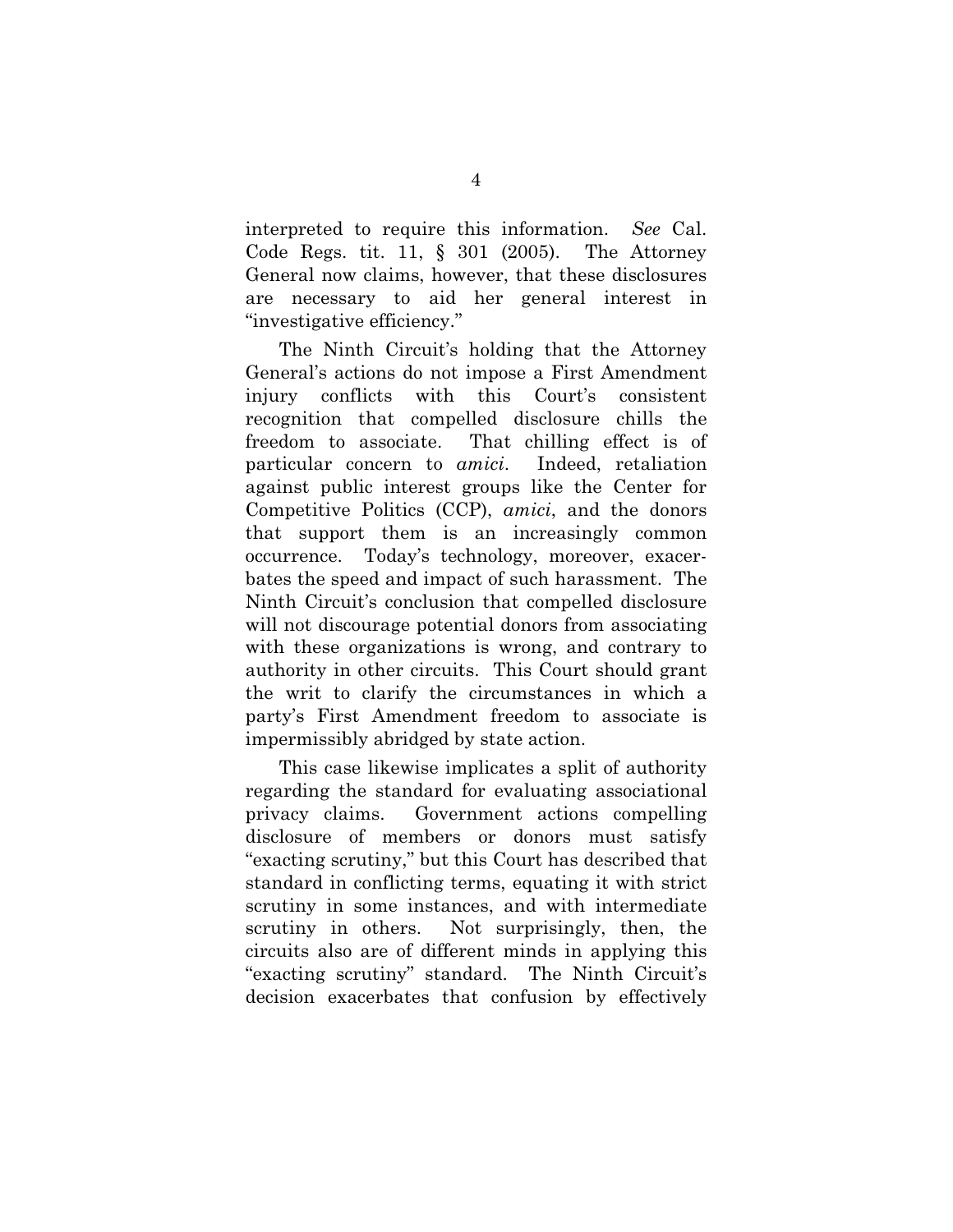discarding *any* requirement that the government interest bear a meaningful relationship to the compelled disclosure.

Under the Ninth Circuit's holding, the tens of thousands of charities and exempt organizations that fundraise from any of California's nearly 40 million residents will have to choose between continuing those efforts and disclosing all of their significant donors. This ruling undeniably makes donating to these organizations less attractive, chilling the organizations' and their donors' First Amendment freedom to associate. And this issue is not isolated to California: Florida and New York also recently began demanding unredacted donor lists, and several other states have statutes or regulations that—like California's—may be "reinterpreted" to require such information.

The chilling effects of the decision below, if left to stand, cannot be undone later. This Court should intervene now.

### **ARGUMENT**

I. **THE NINTH CIRCUIT'S HOLDING THAT COMPELLED DISCLOSURE DOES NOT OFFEND THE FIRST AMENDMENT CONTRAVENES THIS COURT'S PRECEDENT AND EXACERBATES A CIRCUIT CONFLICT.** 

The Ninth Circuit held that the Attorney General's actions do not implicate CCP's First Amendment right of association. *See* Pet. App. 12a ("CCP has not shown any 'actual burden' on its freedom of association"). This holding is legally and factually wrong. It also exacerbates a significant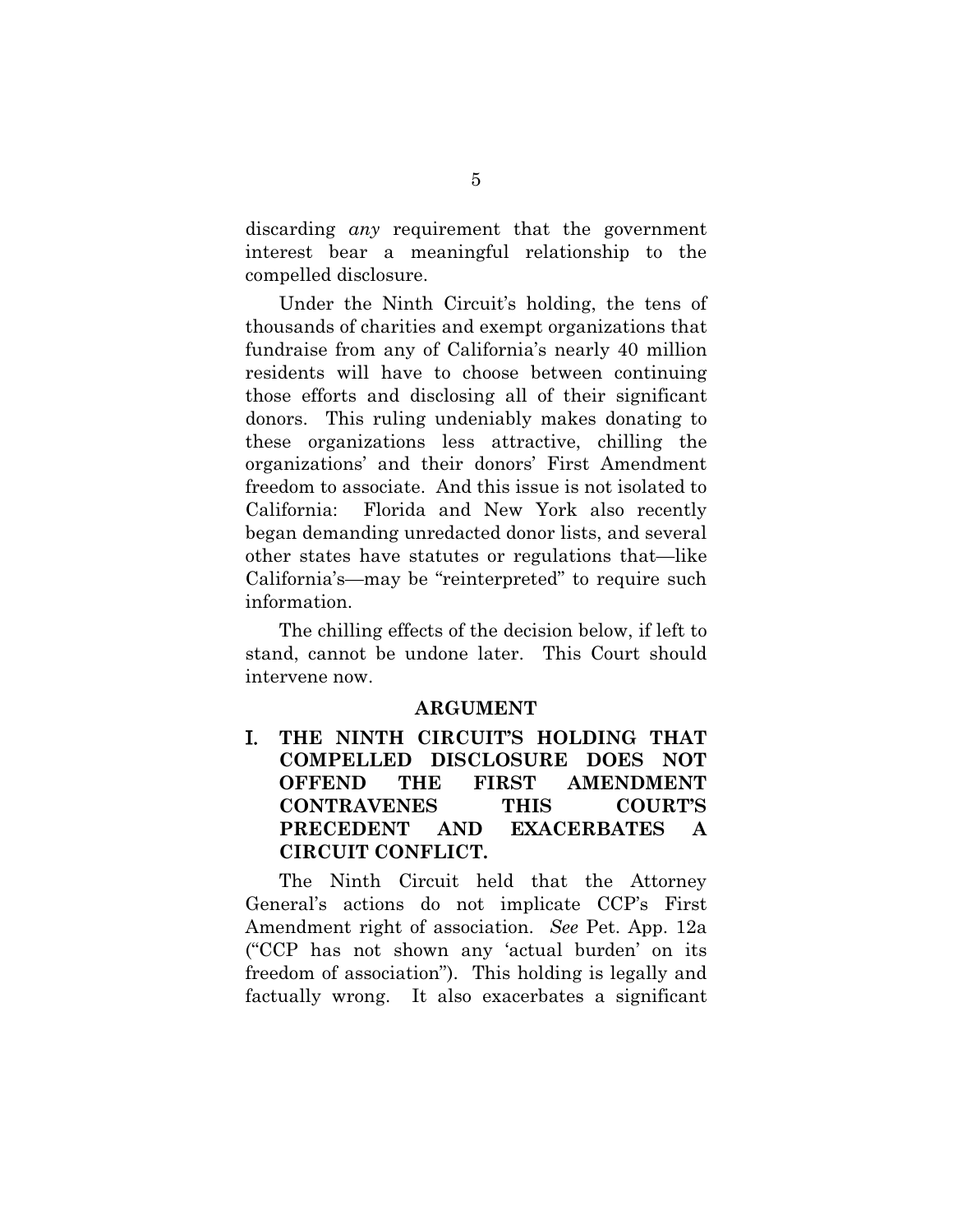conflict among the courts of appeals regarding the showing necessary to trigger associational privacy rights.

### A. **The Ninth Circuit's holding contravenes this Court's settled precedent establishing a right to associational privacy.**

"[N]o case," the Ninth Circuit held below, "has ever held or implied that a disclosure requirement in and of itself constitutes a First Amendment injury." Pet. App. 17a-18a. That statement ignores "a half century of [this Court's] case law, which firmly establishes that individuals have a right to privacy of belief and association," both in the disclosure context and beyond. *Doe v. Reed*, 561 U.S. 186, 207 (2010) (Alito, J., concurring).

1. "It is hardly a novel perception that compelled disclosure of affiliation with groups engaged in advocacy may constitute an effective restraint on freedom of association." *Bates v. Little Rock*, 361 U.S. 516, 523 (1960) (alterations and citation omitted); *see also NAACP v. Alabama ex rel. Patterson*, 357 U.S. 449, 462 (1958) ("*NAACP*"). Indeed, there is a "vital relationship between freedom to associate and privacy in one's associations." *NAACP*, 357 U.S. at 462. Our American political system has thus long celebrated the role of anonymous speech as "a shield from the tyranny of the majority." *McIntyre v. Ohio Elections Comm'n*, 514 U.S. 334, 357 (1995). Although this "respected tradition of anonymity" is "most famously embodied in the Federalist Papers," which were published under the pseudonym "Publius," it extends across the speech spectrum. *Id.* at 343 & n.6. "[I]t is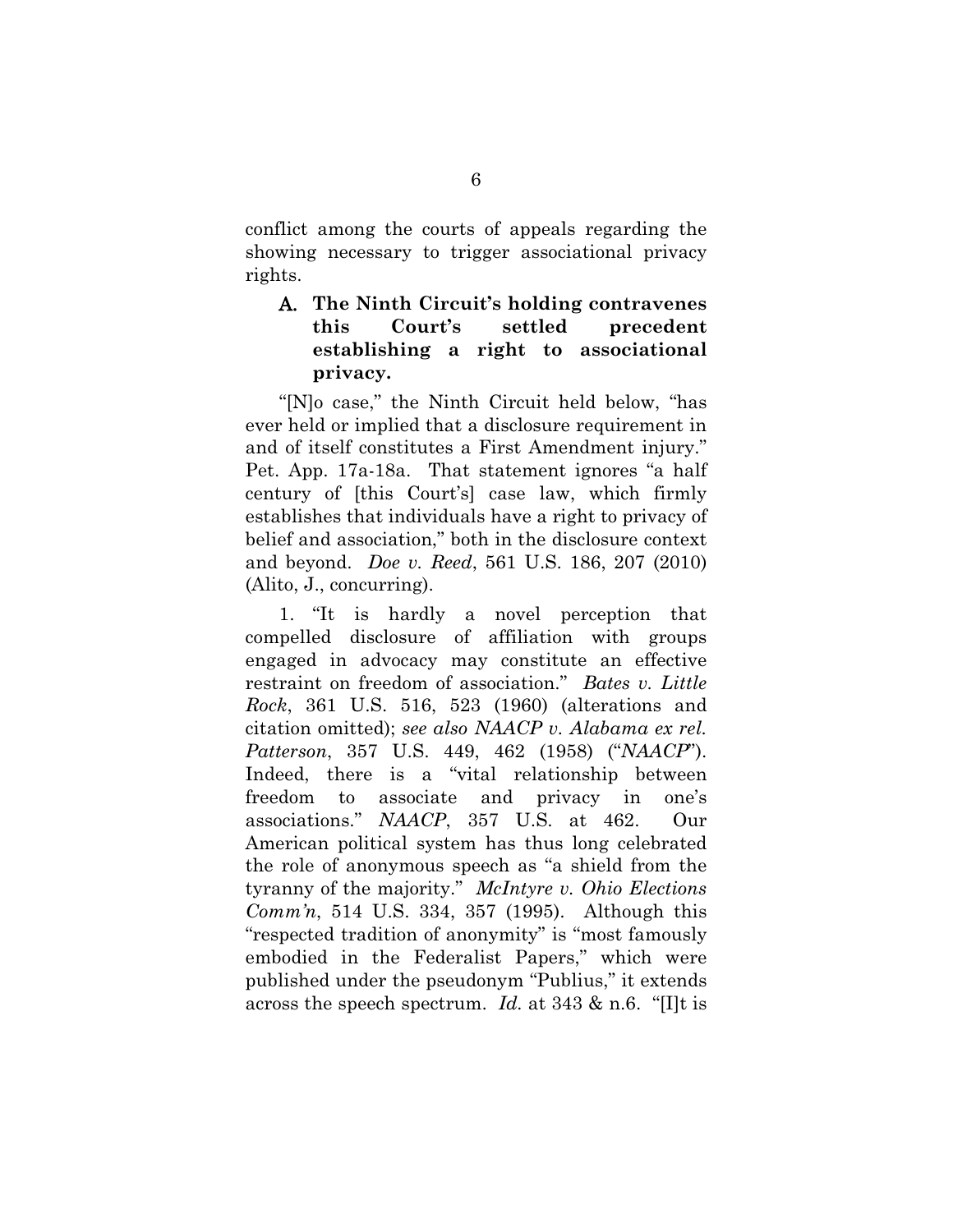immaterial whether the beliefs sought to be advanced … pertain to political, economic, religious or cultural matters." *NAACP*, 357 U.S. at 460.

For these reasons, this Court repeatedly has recognized that "[t]he Constitution protects against the compelled disclosure of political associations and beliefs." *Brown v. Socialist Workers '74 Campaign Comm.*, 459 U.S. 87, 91 (1982); *see, e.g.*, *Gibson v. Florida Legislative Investigation Comm.*, 372 U.S. 539, 544 (1963); *Shelton v. Tucker*, 364 U.S. 479, 485- 86 (1960) ("to compel a teacher to disclose his every associational tie is to impair that teacher's right of free association"); *Buckley v. Valeo*, 424 U.S. 1, 64 (1976) (per curiam) (noting that "compelled disclosure imposes" "significant encroachments on First Amendment rights"); *NAACP*, 357 U.S. at 466 ("disclosure of membership lists is likely to have" a "deterrent effect on the free enjoyment of the right to associate"). Indeed, laws requiring organizations to disclose their members or donors are "of the same order" as a requirement that "adherents of particular religious faiths or political parties wear identifying arm-bands." *NAACP*, 357 U.S. at 462; *see also Buckley*, 424 U.S. at 66 ("Our past decisions have not drawn fine lines between contributors and members but have treated them interchangeably."). Both types of actions "ma[k]e group membership less attractive" and interfere with "the group's ability to express its message." *Rumsfeld v. Forum for Academic & Inst'l Rights, Inc.*, 547 U.S. 47, 69 (2006).

These principles apply irrespective of a group's or individual's viewpoint. "[T]he Constitution protects expression and association without regard … to the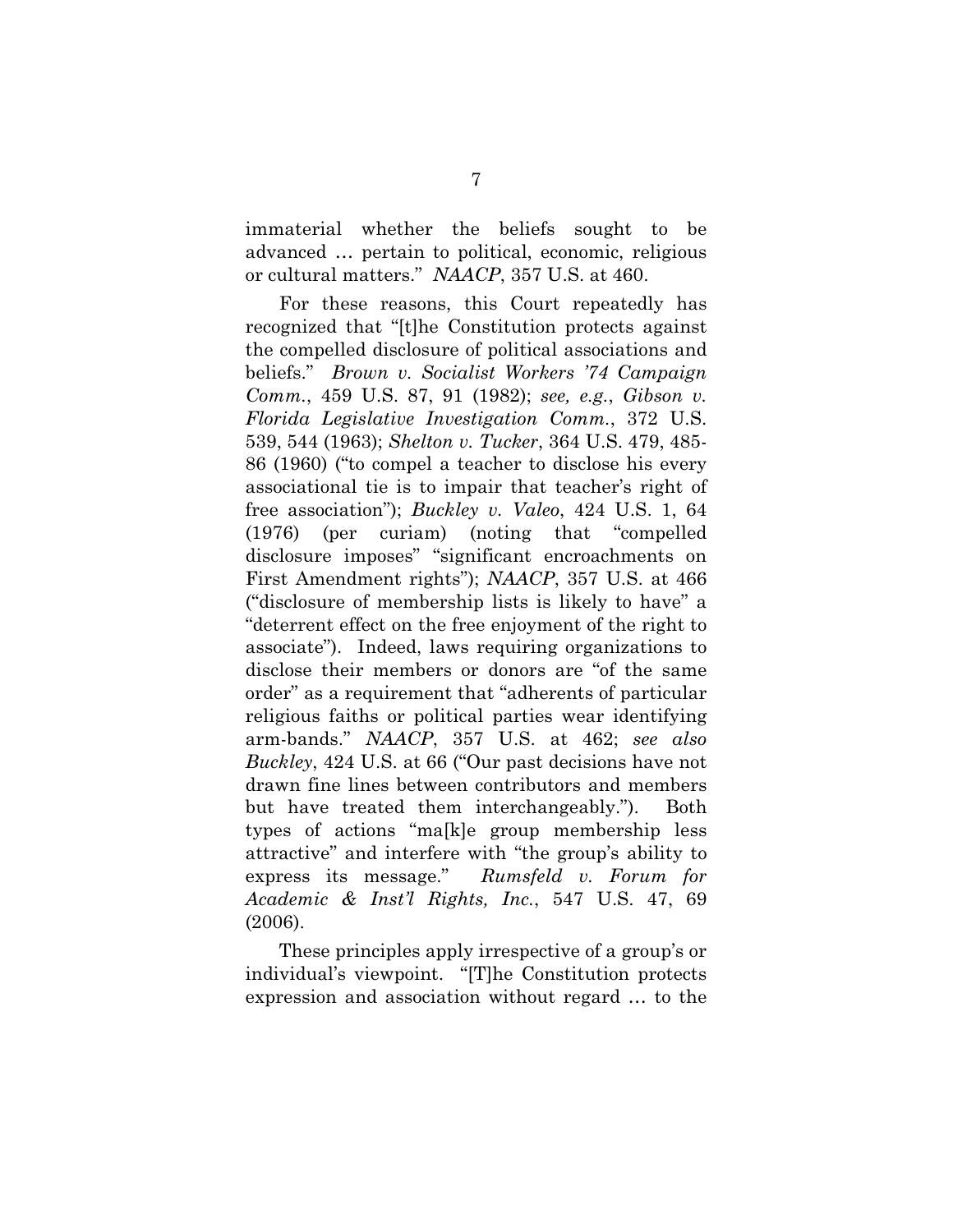truth, popularity, or social utility of the ideas and beliefs which are offered." *NAACP v. Button*, 371 U.S. 415, 444-45 (1963) ("*Button*"). Thus, while the value of anonymity may be heightened where "a group espouses dissident beliefs" such that its members may fear threats or reprisal, "all legitimate organizations are the beneficiaries of these protections." *NAACP*, 357 U.S. at 462; *Gibson*, 372 U.S. at 556-57.

2. The Ninth Circuit sought to distinguish this Court's unbroken line of authority by confining these holdings to situations involving groups whose members had "experienced violence or serious threats of violence" based on their association with the group. Pet. App. 9a; *see also, e.g.*, *NAACP*, 357 U.S. at 462-63. That narrow reading of this Court's cases is flawed in multiple respects.

*First,* this Court's decisions make clear that "mandatory reporting [of donors] undeniably impedes protected First Amendment activity," no matter the group involved. *McIntyre*, 514 U.S. at 355; *see also Shelton*, 364 U.S. at 485-86 ("to compel a teacher to disclose his every associational tie is to impair that teacher's right of free association"). Accordingly, this Court has invalidated disclosure laws even where there was "not even a hint that [the individual challenging the law] feared 'threats, harassment, or reprisals.'" *McIntyre*, 514 U.S. at 379 (Scalia, J., dissenting); *see Talley v. California*, 362 U.S. 60, 69 (1960) (Clark, J., dissenting) (noting that "record [was] barren of any claim, much less proof, that …. Talley or any group sponsoring him would suffer 'economic reprisal, loss of employment, threat of physical coercion or other manifestations of public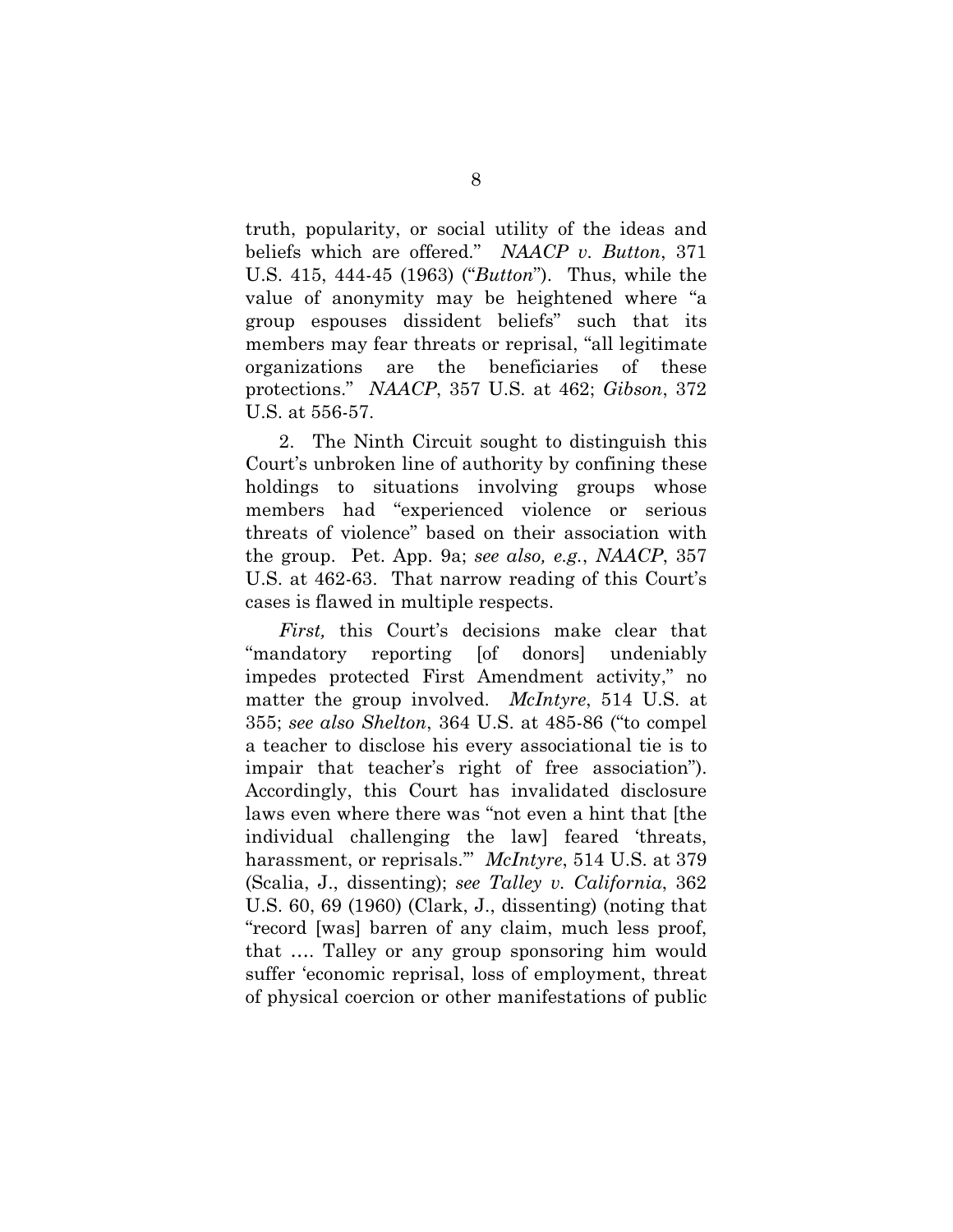hostility" by identifying the handbill with his name); *see also Pollard v. Roberts*, 393 U.S. 14 (1968) (summarily affirming decision invalidating disclosure requirements notwithstanding lack of evidence of reprisal).

To be sure, *Talley*, involved restrictions on "anonymous pamphleteering," where the First Amendment harm of disclosing the handbill's author was "certain." Pet. App. 18a & n.8. But the First Amendment harm that the Attorney General's actions will impose here is far more "certain" than it was in *Talley* or *McIntyre*. After all, the ordinances at issue in those cases required only disclosure of the individual or entity making the statement; they did not go further, as the Attorney General does here, to also require disclosure of every significant *donor* supporting those speakers. *See McIntyre*, 514 U.S. at 338 n.3; *Talley*, 362 U.S. at 60 (Clark, J., dissenting). If a requirement that CCP identify itself as the author of a pamphlet violates the First Amendment, certainly a requirement that it disclose all of its significant donors fares no better.

*Second*, the Constitution's protections extend to "*all* legitimate organizations"—not just those that are unpopular. *Gibson*, 372 U.S. at 556 (emphasis added); *see Button*, 371 U.S. at 444-45. The Ninth Circuit's suggestion that associational privacy applies only to views that are so disfavored that they provoke public threats is not only incorrect, but also would lead to "the perverse result that members of an American Nazi political party may have greater rights to political privacy under the First Amendment than members of the National Rifle Association." Jon Riches, *The Victims of "Dark*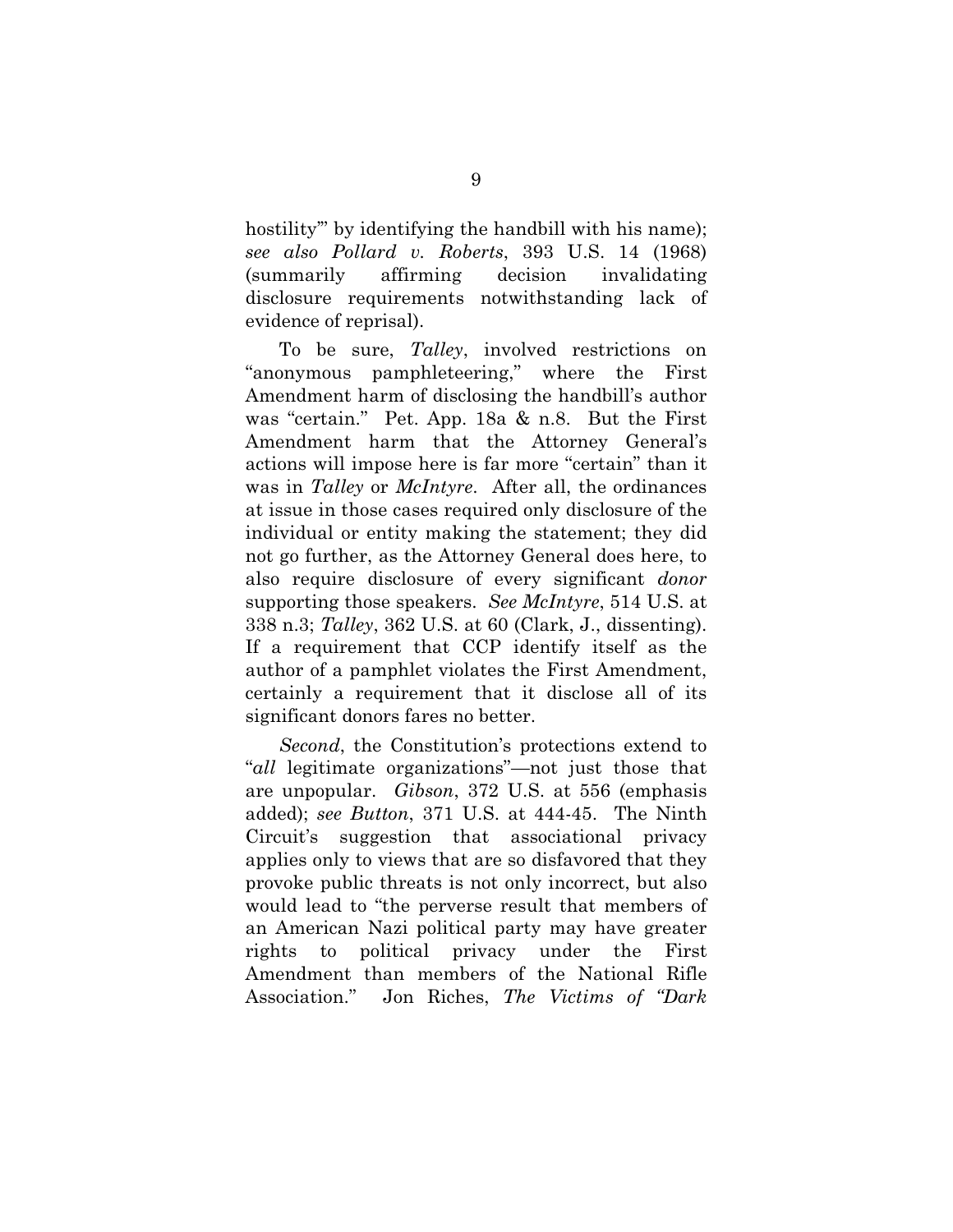*Money" Disclosure: How Government Reporting Requirements Suppress Speech and Limit Charitable Giving*, at 20 (Aug. 5, 2015), *available at*  https://goldwater-media.s3.amazonaws.com/cms\_ page\_media/2015/8/12/Dark%20Money%20Flipbook. pdf. Both this Court's cases and common sense say otherwise.

Indeed, whatever their political, religious, or cultural beliefs, "many people doubtless would prefer not to have their political party affiliations [and other associational ties] disclosed publicly or subjected to the possibility of disclosure." *Pollard v. Roberts*, 283 F. Supp. 248, 258 (E.D. Ark.), *aff'd*, 393 U.S. 14 (1968). "Disclosure or threat of disclosure may well tend to discourage both membership and contributions thus producing financial and political injury to the party affected." *Id.*; *see also Rumsfeld*, 547 U.S. at 69.

### B. **Compelled disclosure will have an immediate and significant chilling effect on CCP and other public interest groups.**

The Ninth Circuit's holding that CCP and its donors will not be injured is also factually wrong. There is ample evidence that compelled disclosure of donors to think tanks and other  $\S 501(c)(3)$ organizations has a chilling effect on those organizations' and donors' First Amendment rights.

1. Public interest organizations often face retaliation and harassment because of the views they espouse. On August 15, 2012, Floyd Corkins shot a security guard at the Family Research Council (FRC), a conservative think tank based in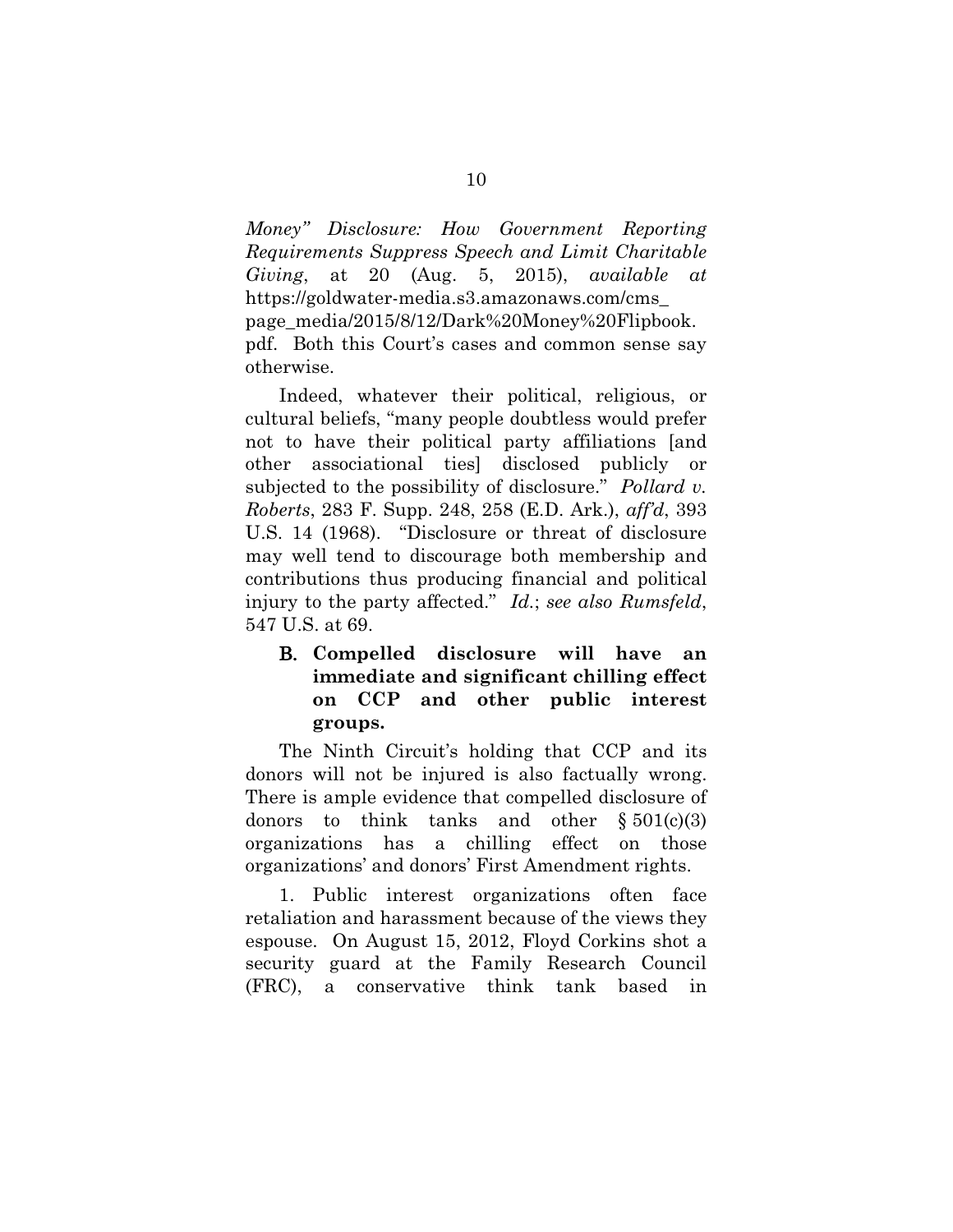Washington, D.C. Corkins intended "to kill as many people as possible" at the FRC because he disagreed with its views on same-sex marriage. Carol Cratty & Michael Pearson, *DC Shooter Wanted to Kill As Many As Possible, Prosecutors Say* (Feb. 7, 2013), *available at* http://www.cnn.com/2013/02/06/justice/ dc-family-research-council-shooting/. According to police investigators, Corkins planned to kill employees of other conservative organizations as well. *FRC Suspect May Have Targeted Traditional Values Coalition, Group Says* (Aug. 19, 2012), *available at* http://www.huffingtonpost.com/2012/ 08/18/frc-suspect-may-have-targ\_n\_1800872.html.

Regrettably, this sort of violence is not uncommon. In November 2011, protesters attacked and harassed attendees of a forum hosted by Americans for Prosperity Foundation, a think tank that advocates for economic freedom. Clare O'Connor, *Occupy The Koch Brothers: Violence, Injuries, And Arrests At DC Protest* (Nov. 5, 2011), *available at* http://www.forbes.com/sites/ clareoconnor/2011/11/05/occupy-the-kochs-violentclashes-injuries-and-arrests-at-protest-againstcorporate-greed/. Several people were hurt, including two elderly attendees who were shoved down a set of stairs as they attempted to escape the escalating chaos. *Id.* 

"The success of such intimidation tactics has apparently spawned a cottage industry that uses forcibly disclosed donor information to pre-empt citizens' exercise of their First Amendment rights." *Citizens United v. FEC*, 558 U.S. 310, 482 (2010) (Thomas, J., dissenting) (emphasis deleted). For instance, before the 2008 Presidential election,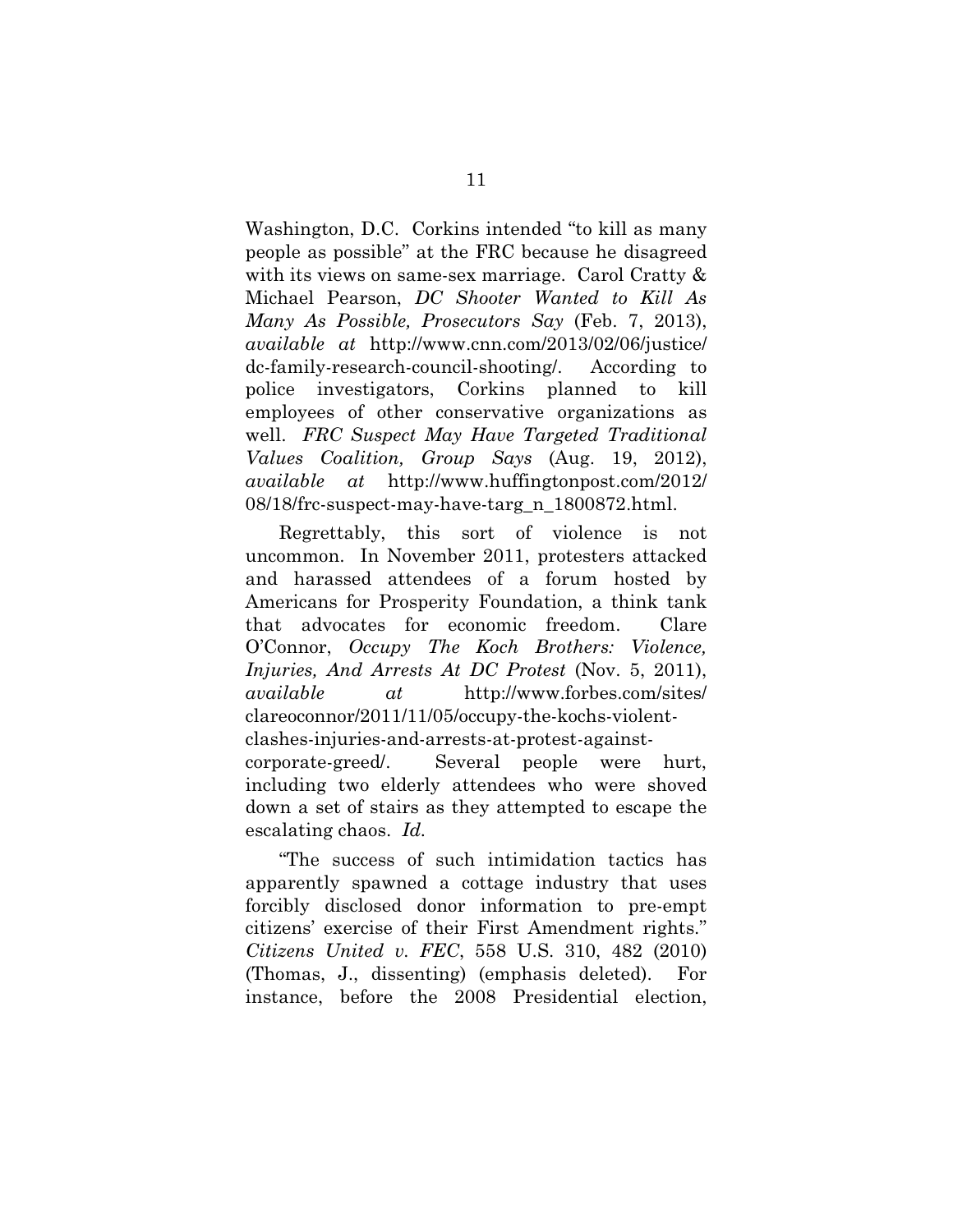Accountable America, a "'newly formed nonprofit group,'" "'planned to confront donors to conservative groups, hoping to create a chilling effect that will dry up contributions.'" *Id.* (quoting Luo, *Group Plans Campaign Against G.O.P. Donors*, N.Y. TIMES, Aug. 8, 2008, at A15). The group's leader, "who described his effort as 'going for the jugular,' detailed the group's plan to send a warning letter alerting donors who might be considering giving to right-wing groups to a variety of potential dangers, including legal trouble, public exposure and watchdog groups digging through their lives." *Id.* at 482-83 (some internal quotation marks omitted).

Wisconsin's "John Doe" investigations provide yet another troubling example of the harassment individuals have faced based on the views espoused by organizations they support. "Initially a probe into the activities of Governor Walker and his staff, the ['John Doe'] investigation expanded to reach nonprofits nationwide that made independent political expenditures in Wisconsin, including the League of American Voters, Americans for Prosperity, and the Republican Governors Association." Riches, *supra*, at 3. The raids targeted individuals associated with those organizations, some of whom were awakened in the middle of the night by "loud pounding at the door," floodlights illuminating their homes, and police with guns drawn. David French, NATIONAL REVIEW, *Wisconsin's Shame: "I Thought It Was a Home Invasion*" (May 4, 2015). These individuals were then forced to watch in silence as investigators rifled through their homes, seeking an astonishingly broad range of documents and information, all because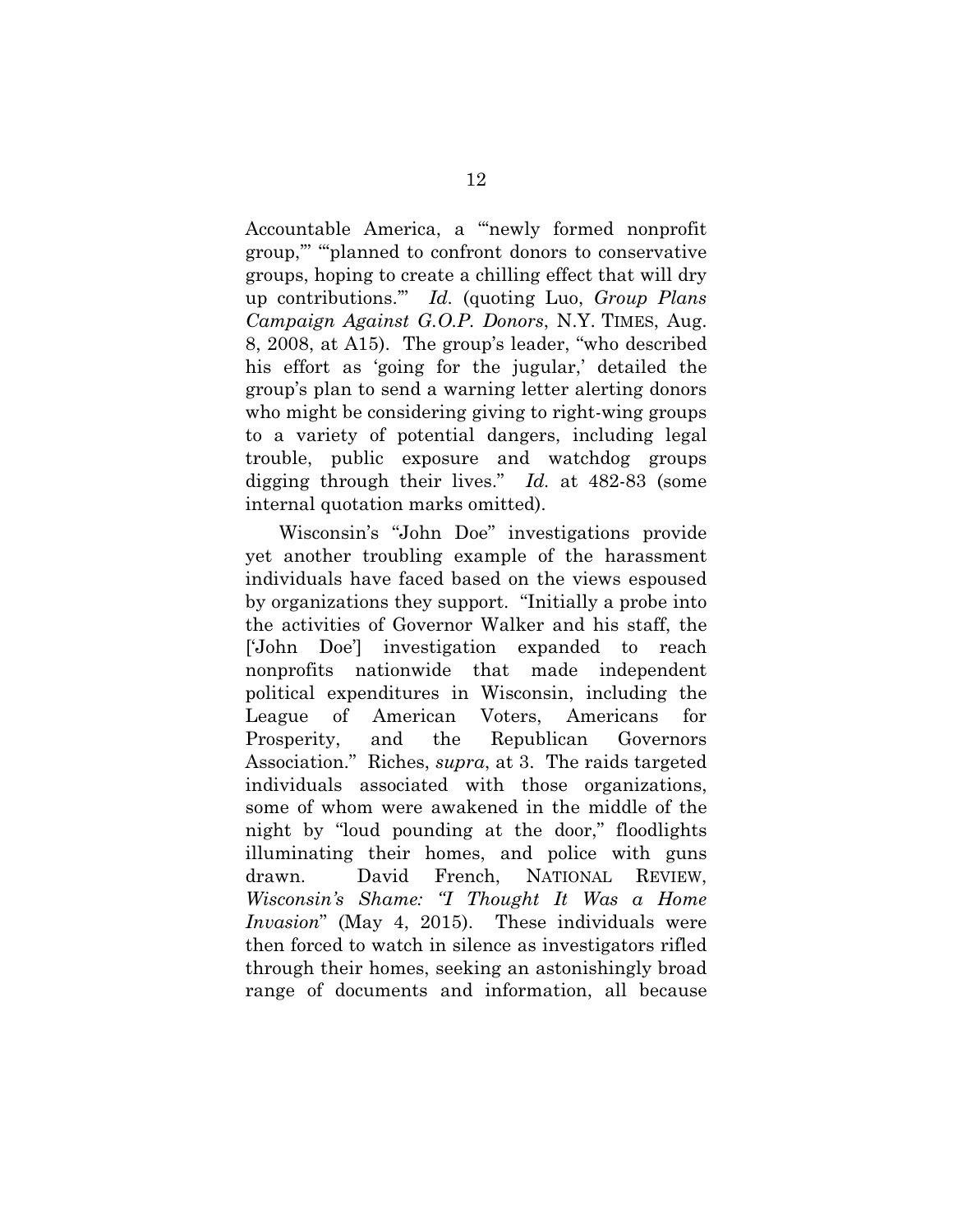they supported certain organizations. *Id.* The Wisconsin Supreme Court recently put an end to these unconstitutional investigations, concluding that they were based on a legal theory "unsupported in either reason or law" and that the citizens investigated "were wholly innocent of any wrongdoing." *State ex rel. Two Unnamed Petitioners v. Peterson*, 866 N.W.2d 165, 211-12 (Wis. 2015).

2. In the face of these and similar threats, compelled disclosure makes donating to CCP and other public interest organizations "less attractive," interfering with each "group's ability to express its message." *Rumsfeld*, 547 U.S. at 69.

In fact, Buckeye has experienced this chilling effect firsthand. In 2013, shortly after the Ohio General Assembly relied on Buckeye's arguments in rejecting Medicaid expansion, Buckeye learned that it would be audited by the Cincinnati office of the IRS. The audit notification came on the heels of widespread allegations of wrongdoing by that IRS office. *See, e.g.*, Gregory Korte, *Cincinnati IRS agents first raised Tea Party issues*, USA TODAY (June 11, 2013), *available at*  http://www.usatoday.com/story/news/politics/2013/06/ 11/how-irs-tea-party-targeting-started/2411515/.

These reports of IRS misconduct caused Buckeye's donors to fear that the Buckeye audit was politically motivated retaliation. Several donors inquired about the threshold of giving that would cause them to appear on Schedule B, and expressed concern that such forced disclosure would subject them to retaliatory audits themselves. Numerous donors thus opted to make small, anonymous, cash donations—foregoing a donation receipt—to avoid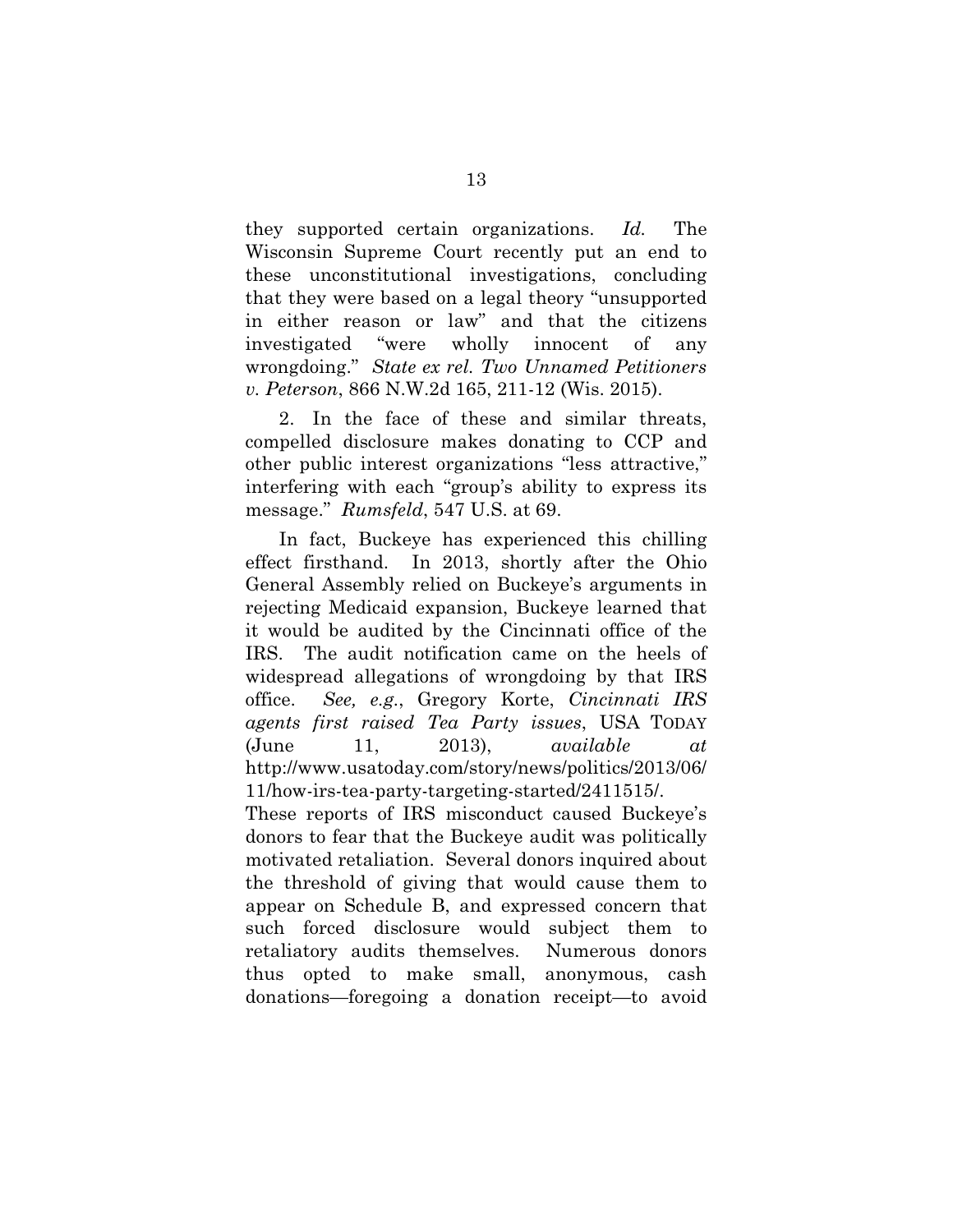any potential retribution based on their contributions. Regardless whether these concerns were ultimately founded, the potential for disclosure hampered Buckeye's and its donors' freedom to associate.

Modern technology has only increased the force of disclosure-driven chilling effects. After all, once donors' names and addresses become public, "anyone with access to a computer could compile a wealth of information about [them], including":

the names of their spouses and neighbors, their telephone numbers, directions to their homes, pictures of their homes, information about their homes …, information about any motor vehicles that they own, any court case in which they were parties, any information posted on a social networking site, and newspaper articles in which their names appeared (including such things as wedding announcements, obituaries, and articles in local papers about their children's school and athletic activities).

*Doe*, 561 U.S. at 208 (Alito, J., concurring).

What is more, because modern technology "allows mass movements to arise instantaneously and virally," "[a]ny individual or donor supporting virtually any cause is only a few clicks away from being discovered and targeted" for harassment. Nick Dranias, *In Defense of Private Civic Engagement: Why the Assault on "Dark Money" Threatens Free Speech – and How to Stop the Assault* at 16 (Apr. 2015), *available at*  https://www.heartland.org/sites/default/files/03-13-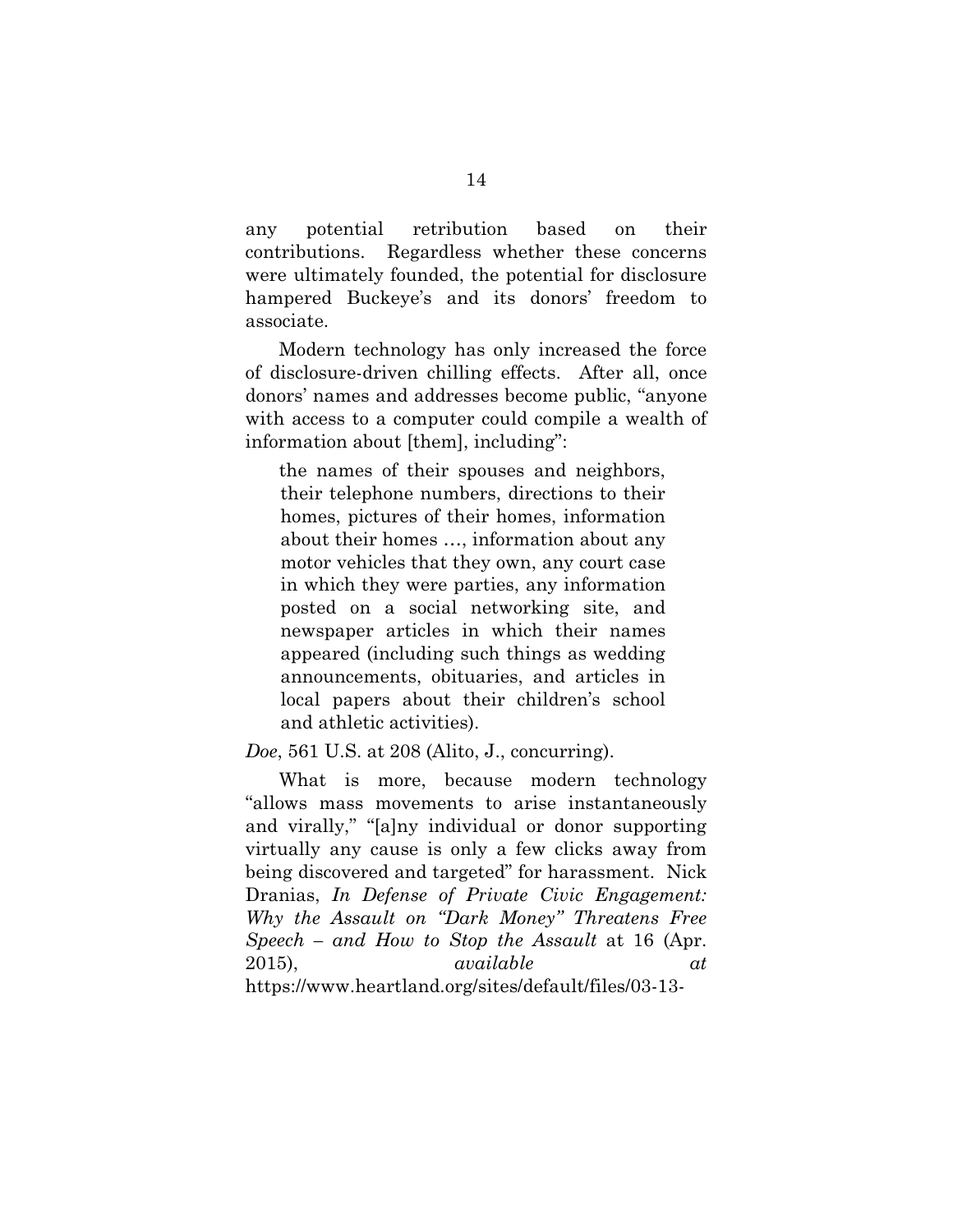15\_dranias\_-\_civic\_engagement.pdf. In fact, such harassment has already occurred, and in California no less. After California published the names and addresses of individuals who had supported Proposition 8, a ballot initiative that amended California's constitution to define marriage as between a man and a woman, opponents of the measure "compiled this information and created Web sites with maps showing the locations of homes or businesses of Proposition 8 supporters." *Citizens United*, 558 U.S. at 481 (Thomas, J., dissenting); *see also Doe*, 561 U.S. at 208 (Alito, J., concurring) (describing similar efforts in Washington). Some individuals lost their jobs; others faced death threats—all because they supported Proposition 8. *See Citizens United*, 558 U.S. at 481-82 (Thomas, J., dissenting).

In short, the "deterrent effect" that disclosure of membership and donor lists will have on "the free enjoyment of the right to associate" is even more significant in today's internet age than it was when this Court decided cases like *NAACP*, *Shelton*, and *Talley*. *See NAACP*, 357 U.S. at 466.

3. The Ninth Circuit's reliance on the Attorney General's blithe promise of confidentiality fails to alleviate these concerns. *See* Pet. App. 18a. As an initial matter, it is far from clear that anything more than the Attorney General's informal say-so prevents her from publicizing donor information. Unlike federal law, California law imposes no civil or criminal sanctions for disclosing this purportedly confidential information. *Compare* 26 U.S.C. §§ 7213(a)(1)-(2); 7213A(a)(2); 7213A(b)(1); 7216; 7431. And even these federal prohibitions are not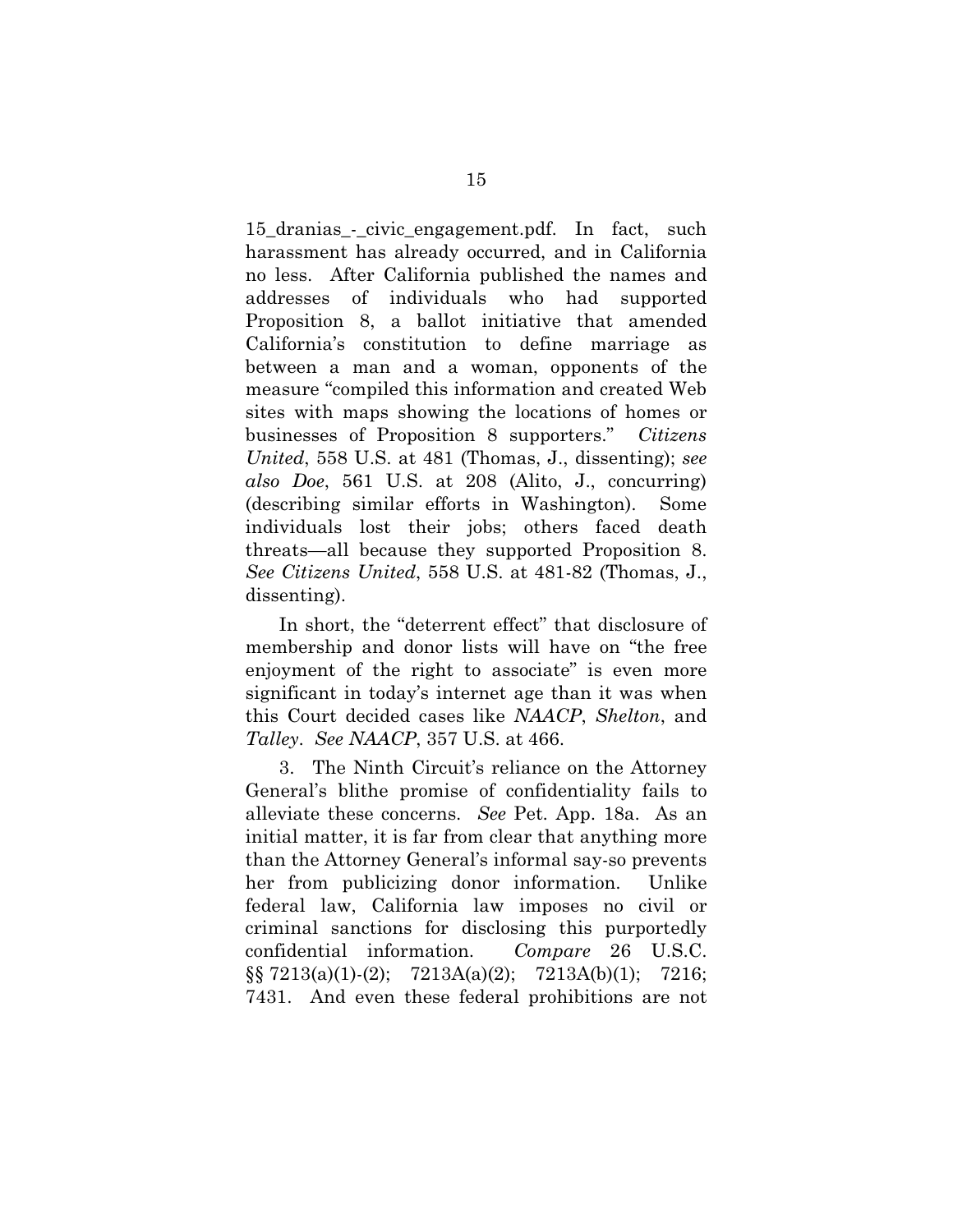sufficient to protect against public disclosure in all cases. *See Nat'l Org. for Marriage, Inc. v. United States*, 24 F. Supp. 3d 518, 520-21 (E.D. Va. 2014) (National Organization for Marriage's unredacted Schedule B was published by the Huffington Post after the IRS released it to the Human Rights Campaign). If criminal and civil penalties are not always adequate, certainly the Attorney General's bare assurances are hardly enough to offset the dramatic chilling effect of California's disclosure law.

In fact, the Attorney General's actions belie her promises. California law *requires* public disclosure of a charity's periodic reports. Cal. Gov't Code § 12590; Cal. Code Regs., tit. 11, § 310. The Attorney General may exempt part of a report from this requirement through rule or regulation, but she has not done so here, meaning that the reports "shall be open to public inspection." Cal. Gov't Code. § 12590.

California's Public Records Act, moreover, likely would require the Attorney General's Office to provide the donor disclosures in response to a public records request. *See* Cal. Gov't Code § 6250, *et seq.* The Ninth Circuit suggested that federal law may prohibit such disclosure. Pet. App. 19a n.9. But if, as the Attorney General contends, federal law "applies only to the IRS and does not prevent state officials from demanding and receiving the same information directly from an exempt organization," ECF 17-1 at 34, then those same statutes cannot prevent the Attorney General from disclosing that information.

In any event, disclosure to the Attorney General's office alone is sufficient to trigger a chilling effect. After all, donors to think tanks and other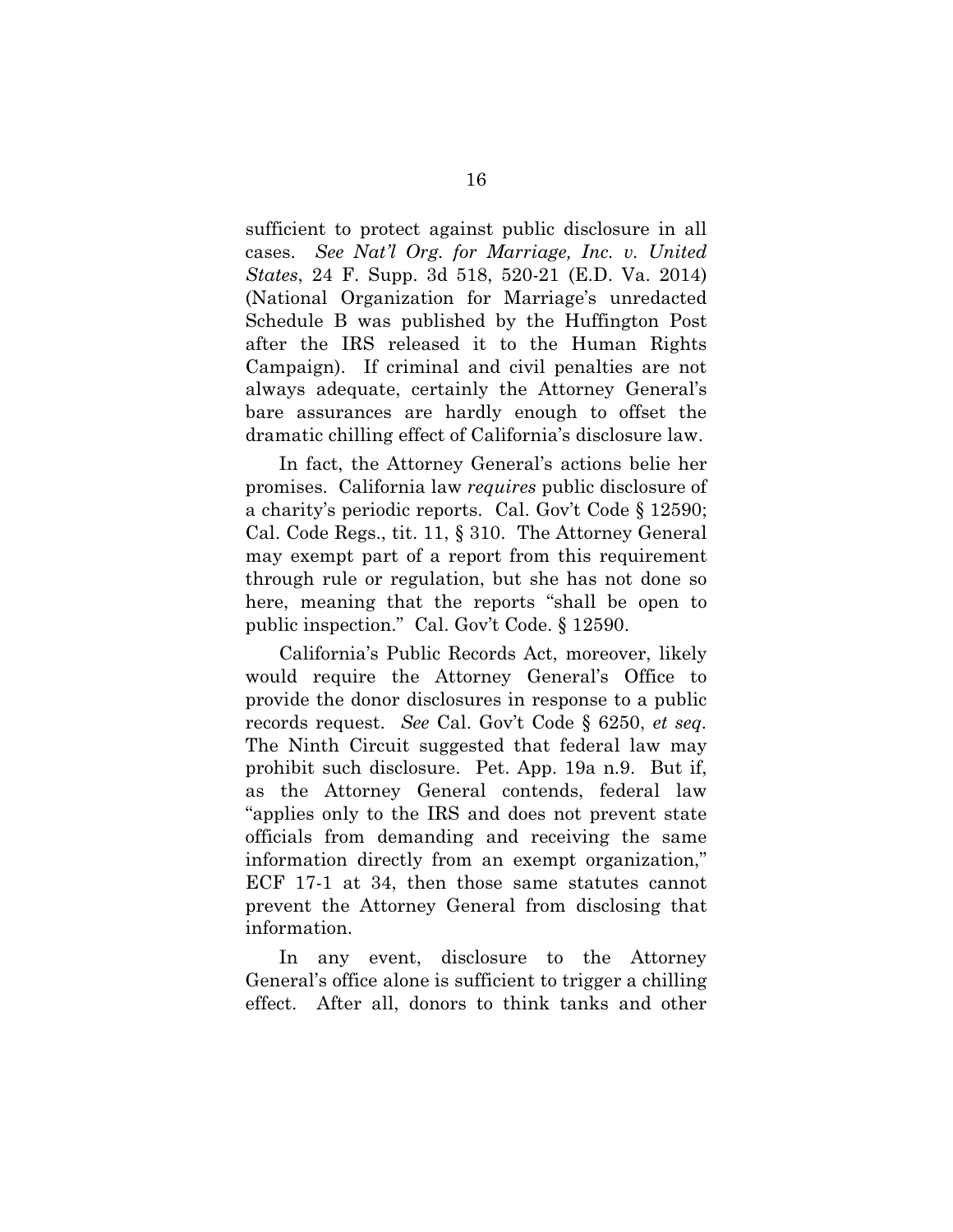public interest groups reasonably may fear reprisal not only from the public but also from state officials, including the Attorney General herself. *See Doe*, 561 U.S. at 200. Groups like CCP and *amici* routinely take positions opposing either direct action by a state's attorney general or state laws that the Attorney General's office is bound to uphold and defend. *Compare, e.g.*, Brief of 11 States as *Amici Curiae*, *Florida v. Dep't of Health & Human Servs.*, 132 S. Ct. 2566 (2012) (No. 11-400) (arguing in favor of Medicaid expansion), *with* Brief of *Amici Curiae*  Center for Constitutional Jurisprudence, *et al.*, *Florida*, 132 S. Ct. 2566 (No. 11-400) (taking opposite position). The chilling effect of requiring these organizations to disclose their donor records in these instances is thus "readily apparent." *In re First Nat'l Bank*, 701 F.2d 115, 118 (10th Cir. 1983) (finding obvious chilling effect where IRS sought membership records of tax protester group).

C. **By holding that CCP has not demonstrated a cognizable First Amendment injury, the Ninth Circuit exacerbated a conflict among the courts of appeals.**

The Ninth Circuit's holding that CCP did not demonstrate a cognizable First Amendment injury exacerbates a split among the circuits as to whether and how much evidence of retaliation and harassment is required to trigger constitutional protection.

Consistent with *Shelton*, *Talley*, and *McIntyre*, several courts of appeals have recognized that the government's mere collection of information about individuals' associations creates a chilling effect.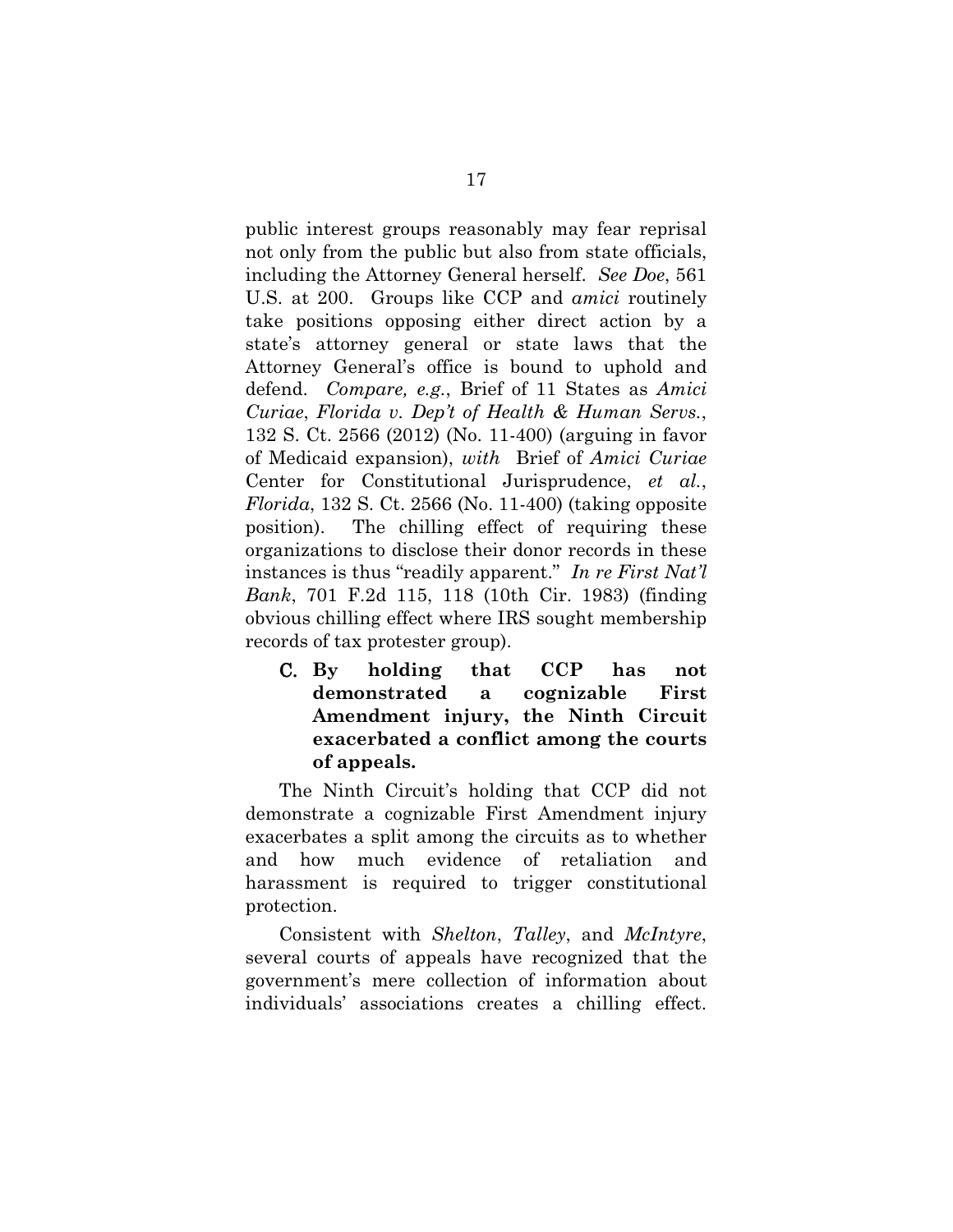*See, e.g.*, *ACLU v. Clapper*, 785 F.3d 787, 802-03 (2d Cir. 2015) ("any potential 'chilling effect' is created at th[e] point" where "the government collects [information revealing associational ties]"); *see also Lady J. Lingerie, Inc. v. City of Jacksonville*, 176 F.3d 1358, 1366-67 (11th Cir. 1999) (assuming that compelled disclosure, without more, constitutes First Amendment injury); *Fraternal Order of Police v. City of Philadelphia*, 812 F.2d 105, 119-20 (3d Cir. 1987) (holding that city could not require job applicants to disclose associational ties, despite lack of evidence that disclosure would actually chill associational activities). The Ninth Circuit's holding that CCP's rights are not burdened by the disclosure of its members conflicts with the decisions of these circuits.

The Ninth Circuit's decision also implicates another underlying issue dividing the courts of appeals, namely, what level of First Amendment injury a group must demonstrate to invoke its right to associational privacy. Some courts have required specific evidence of harassment on par with that demonstrated in *NAACP*. *See, e.g.*, *Jones v. Unknown Agents of Fed. Election Comm'n*, 613 F.2d 864, 877-78 (D.C. Cir. 1979) (allegations that individuals were "harassed and intimidated" insufficient to state constitutional claim); *Connection Distributing Co. v. Reno*, 154 F.3d 281, 295-96 (6th Cir. 1998) (evidence of public reprisal insufficient to establish First Amendment injury from disclosure to government). Others have found a chilling effect based on the assumption that membership may decline as a result of disclosure. *Master Printers of Am. v. Donovan*, 751 F.2d 700, 705 (4th Cir. 1984)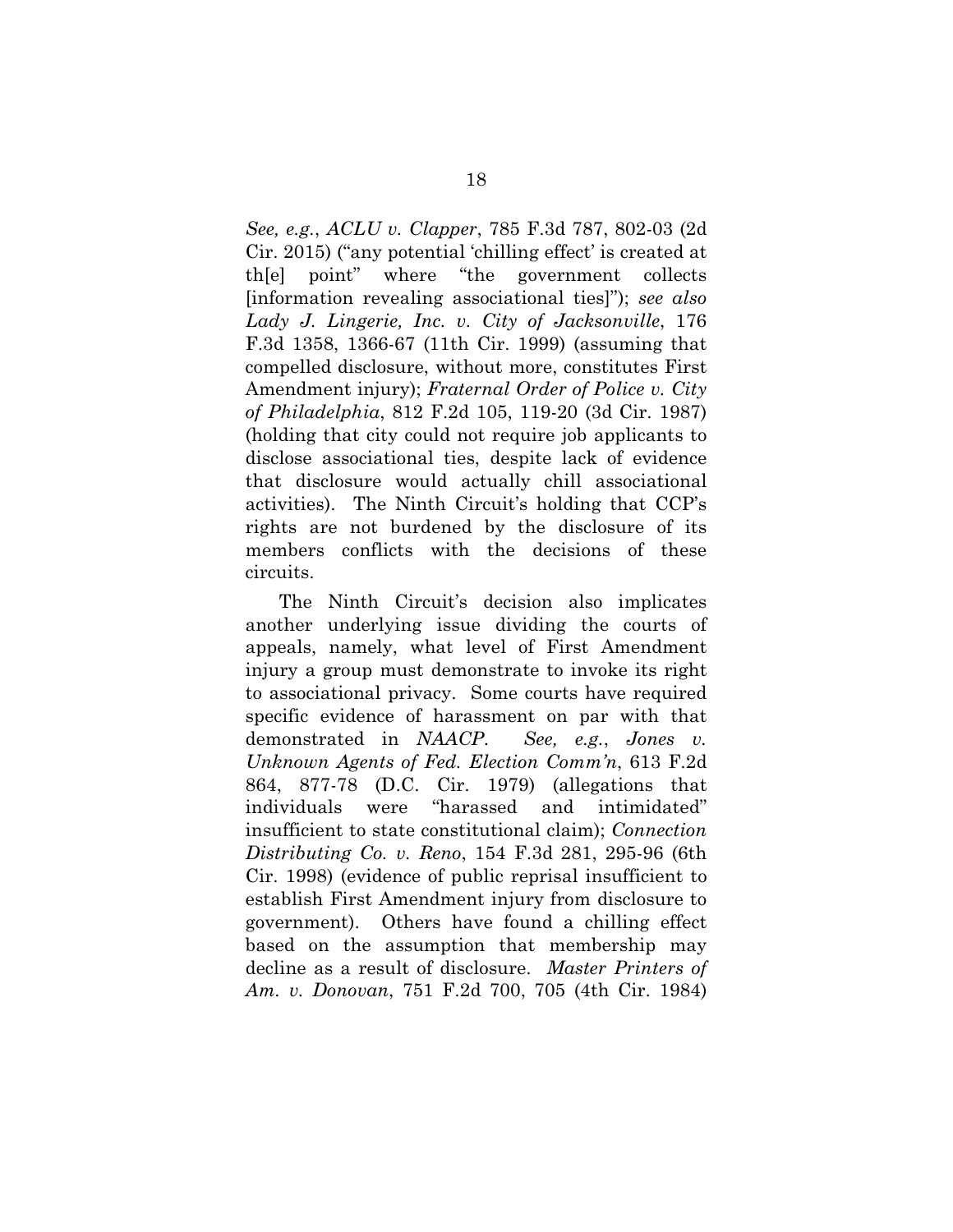(concluding that organization that would lose members as a result of disclosure established "serious claim of infringement" on First Amendment rights, even though evidence fell short of that in *NAACP*); *Humphreys, Hutcheson & Moseley v. Donovan*, 755 F.2d 1211, 1221 (6th Cir. 1985) (same); *see also, e.g.*, *United States v. Citizens State Bank*, 612 F.2d 1091, 1093 (8th Cir. 1980). Still other courts have required something in between, such as a government entity's "undeniably broad powers of control" over the jobs of members of a group seeking privacy. *See Local 1814, Int'l Longshoremen's Ass'n, AFL-CIO v. Waterfront Comm'n of New York Harbor*, 667 F.2d 267, 272 (2d Cir. 1981).

This Court should grant the writ to clarify the appropriate standard for establishing a First Amendment injury in the compelled disclosure context.

II. **THIS COURT'S REVIEW IS ALSO WARRANTED TO RESOLVE A CONFLICT REGARDING THE MEANING OF EXACTING SCRUTINY.**

This case likewise provides an excellent vehicle for clarifying the meaning of the "exacting scrutiny" standard in associational privacy cases.

Although it sometimes has described the test as equivalent to strict scrutiny, this Court also has stated that the test applicable to associational privacy claims requires merely intermediate scrutiny. *Compare, e.g.*, *McCutcheon v. FEC*, 134 S. Ct. 1434, 1444 (2014) ("[u]nder exacting scrutiny," the government action is permissible only if it "promotes a compelling interest and is the least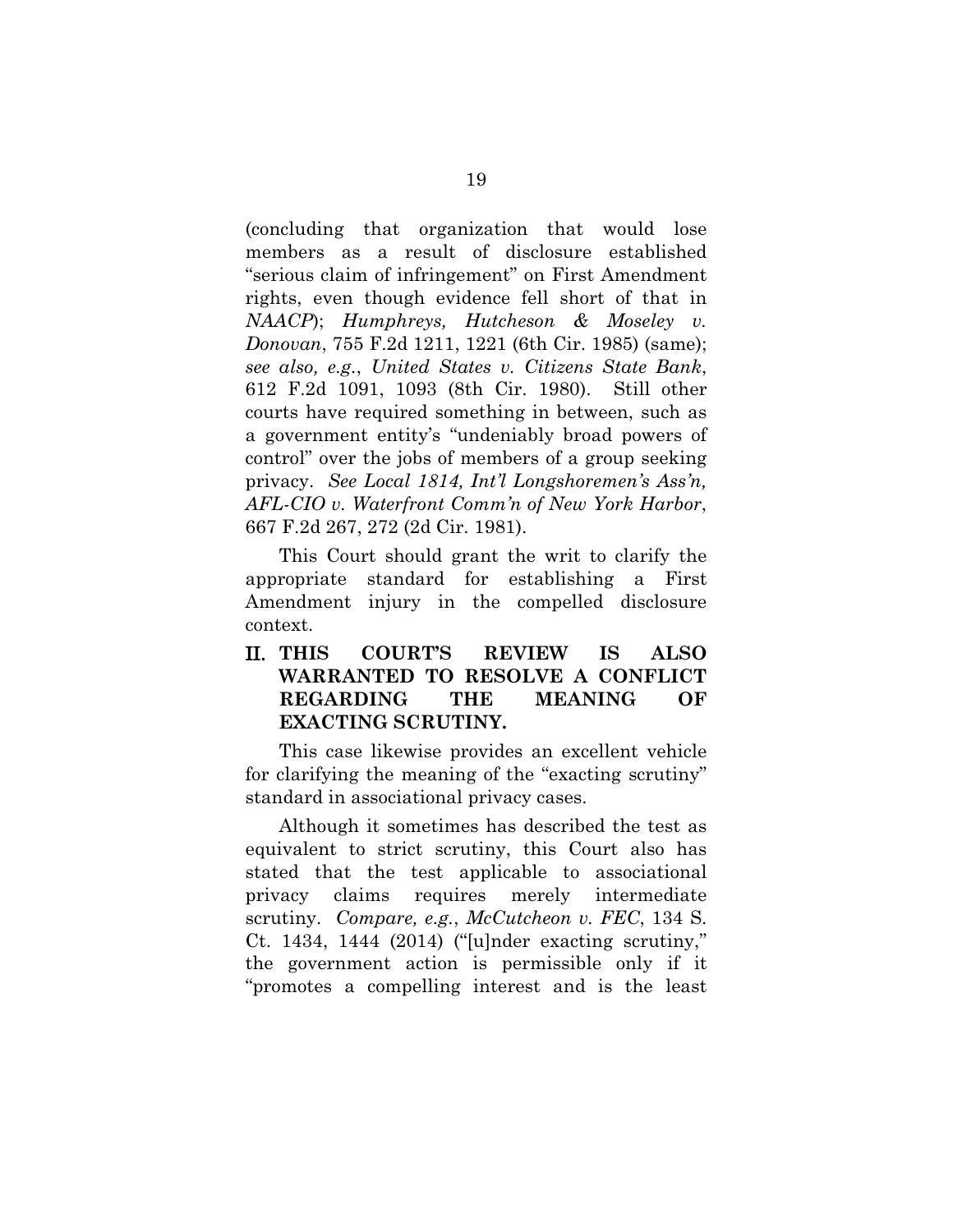restrictive means to further the articulated interest"), *with Citizens United*, 558 U.S. at 366-67 ("'exacting scrutiny' … requires a 'substantial relation' between the disclosure requirement and a 'sufficiently important' governmental interest"). As CCP explains, *see* Pet. 32-36, these disparate statements have generated significant confusion among the courts of appeals. *Compare, e.g.*, *Bernbeck v. Moore*, 126 F.3d 1114, 1116 (8th Cir. 1997) ("The strict or exacting scrutiny standard requires that a state must show the regulation in question is substantially related to a compelling government interest and is narrowly tailored to achieve that end."), *with Center for Individual Freedom, Inc. v. Tennant*, 706 F.3d 270, 282 (4th Cir. 2013) (under "exacting scrutiny," the government must "show that the statute bears a 'substantial relation' to a 'sufficiently important' governmental interest"); *see also* Pet. 32-36 (collecting additional cases illustrating circuit split).

The Ninth Circuit's decision only exacerbates this confusion. The Ninth Circuit purported to apply a version of exacting scrutiny that requires "a 'substantial relation' between the disclosure requirement and a 'sufficiently important' governmental interest." Pet. App. 8a (quoting *Citizens United*, 558 U.S. at 366-67). In reality, however, it required neither a "sufficiently important" state interest nor a "substantial relationship" between the disclosure and that interest. Instead, the Ninth Circuit held that this test is satisfied whenever the Attorney General provides some "not wholly irrational" reason for her demand. *See* Pet. App. 20a ("The reasons that the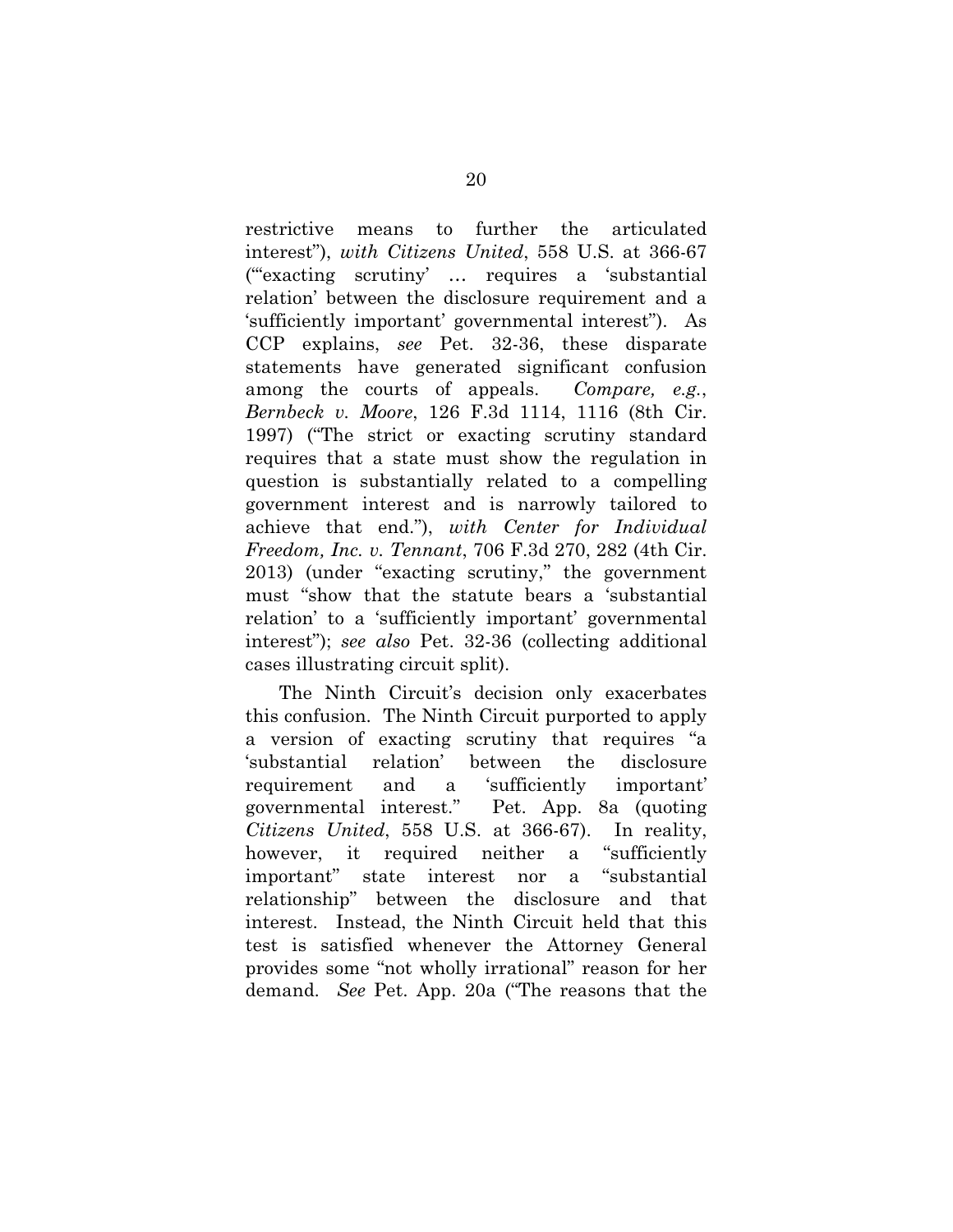Attorney General has asserted for the disclosure requirement … are not 'wholly without rationality.'").

This Court has "long … recognized that significant encroachments on First Amendment rights of the sort that compelled disclosure imposes cannot be justified by a mere showing of some legitimate governmental interest." *Buckley*, 424 U.S. at 64. Even where the governmental interest is compelling, disclosure requirements that go "far beyond" the asserted governmental interest are improper. *See Shelton*, 364 U.S. at 489; *Talley*, 362 U.S. at 64; *McIntyre*, 514 U.S. at 357. In *Shelton*, for example, this Court invalidated a statute requiring public school teachers to disclose "without limitation every organization to which [they] ha[d] belonged or regularly contributed within the preceding five years." 364 U.S. at 480. Some of those associations may have been relevant to a state's "vital" interest in the fitness and competence of its teachers, but that did not justify a "completely unlimited" inquiry into "every conceivable kind of associational tie." *Id.* at 485, 487-88; *see also Talley*, 362 U.S. at 64 (ordinance that prohibited distribution of anonymous handbills could not be justified by concern with "fraud, false advertising and libel" because the ordinance was not "so limited"); *McIntyre*, 514 U.S. at 357 (state's interest in "preventing the misuse of anonymous election-related speech" does not justify "a prohibition of all uses of that speech").

Here, the Ninth Circuit discarded any semblance of a requirement that the compelled disclosure substantially relate to the asserted government interest. The Attorney General, keep in mind, has fulfilled her investigative functions for years using a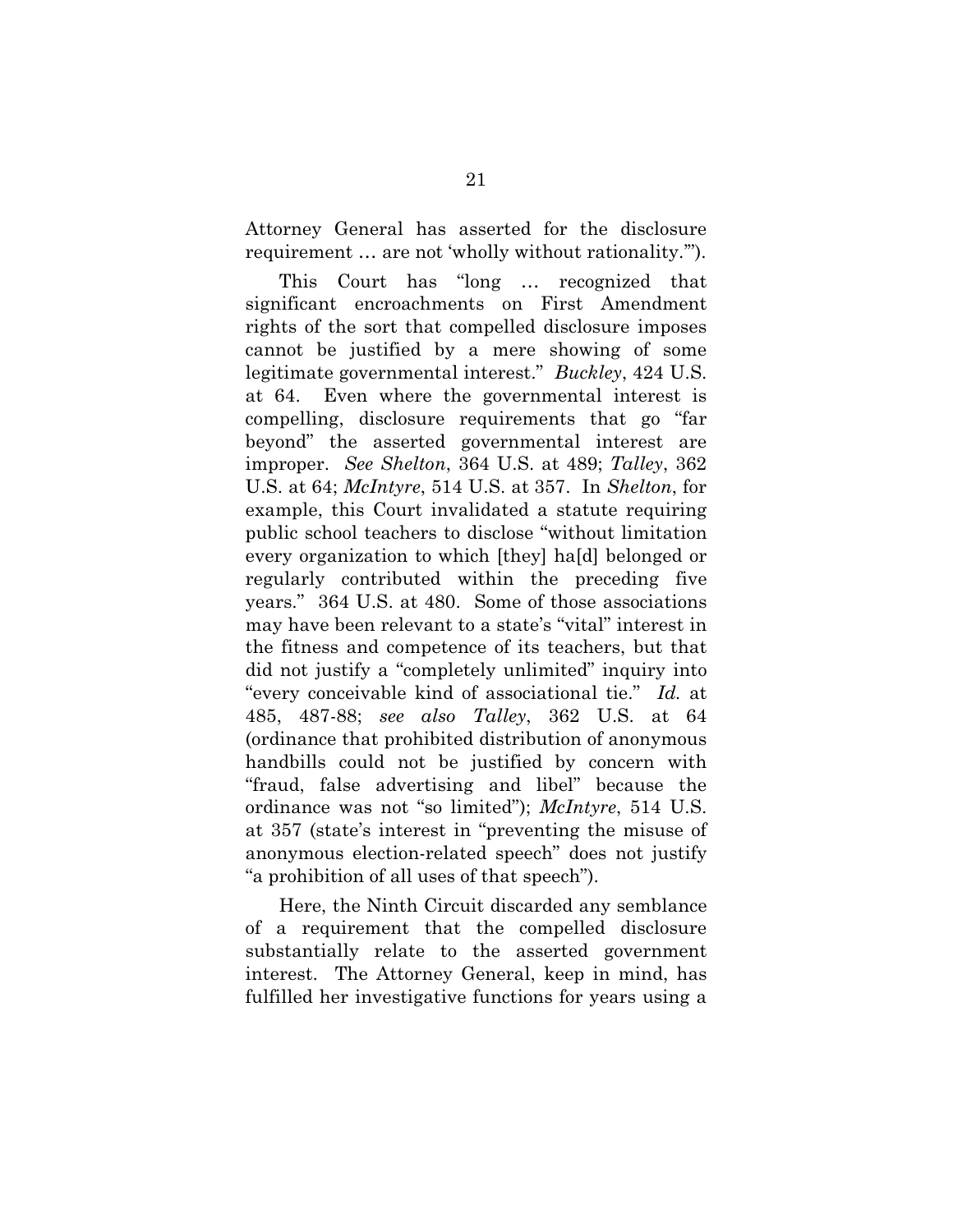*redacted* Form 990 Schedule B, and she has never explained why that format is no longer sufficient. *See* Pet. 9; *see also* Pet. App. 6a. Moreover, many states have been able to fulfill their supervisory obligations without requiring foreign corporations to file Schedule B *at all. See, e.g.*, Illinois Form AG990- IL Filing Instructions ¶ 3 (directing charities to file "IRS form 990 (excluding Schedule B"); Michigan Renewal Solicitation Registration Form at 2 ("if you file Form 990 … do not provide a copy of Schedule B); *cf. Randall v. Sorrell*, 548 U.S. 230, 252-53 (2006) (plurality op.) (citing as a "danger sign[]" that "contribution limits are substantially lower than … comparable limits in other States," and concluding that "[w]e consequently must examine the record independently and carefully to determine whether [the] limits are 'closely drawn' to match the State's interests"). Yet based on the bare assertion that the Attorney General needs this information to aid her "investigative efficiency," and despite evidence of less restrictive means of accomplishing her purpose, the Ninth Circuit condoned the State's efforts to force CCP and other  $\S 501(c)(3)$  organizations to either stop fundraising in California or disclose *all* of their significant donors. Pet. App. 20a.

The breadth of the Attorney General's actions cannot be overstated. More than 1.5 million tax exempt charities are organized under  $\S$  501(c)(3). *See* http://foundationcenter.org/getstarted/faqs/html/ howmany.html. These organizations span nearly every industry, including education, health care, culture, religion, sports, foreign affairs, and the humanities. If these organizations wish to fundraise from any of California's nearly 40 million residents,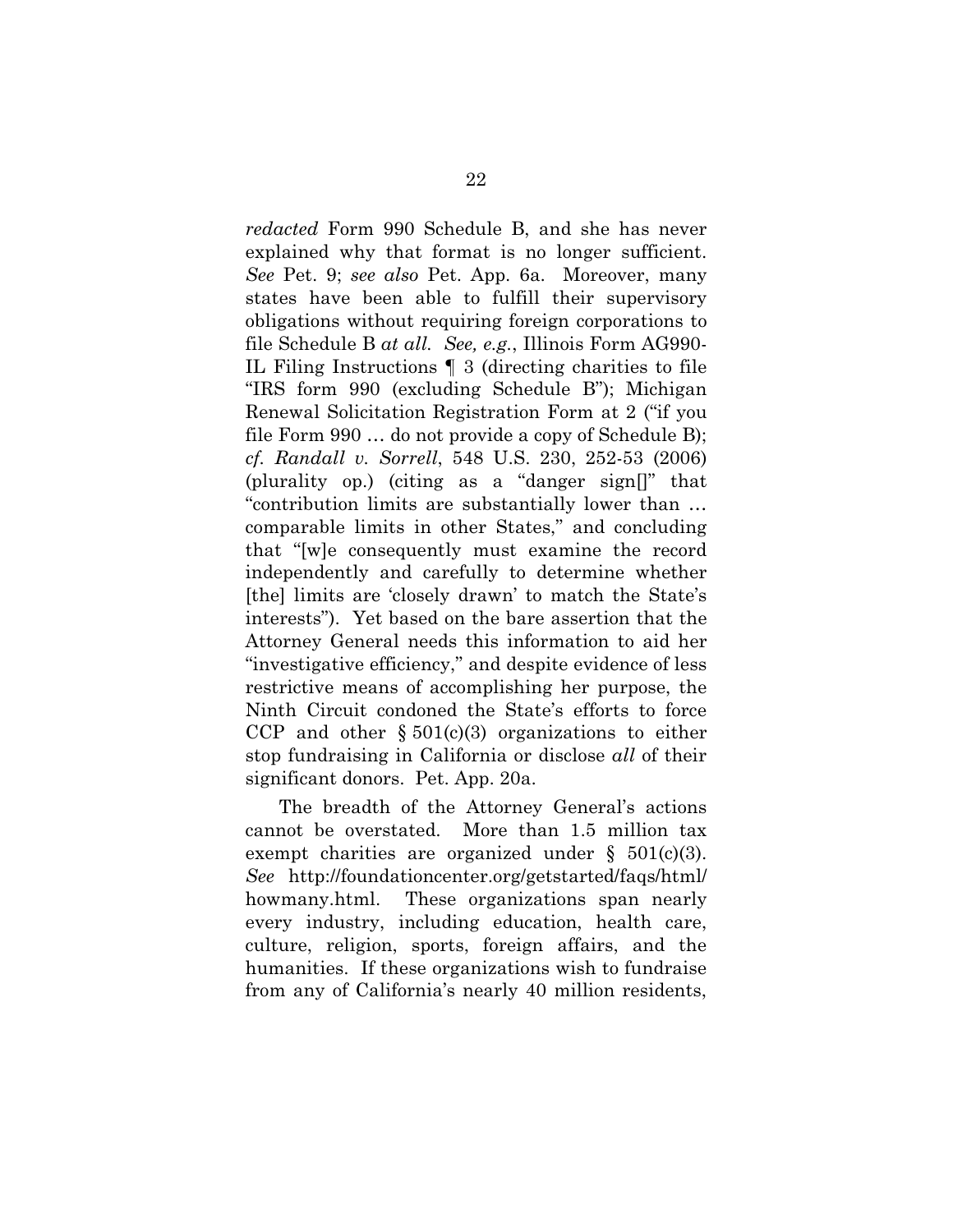then they must disclose their significant donors. There is no question that such disclosures—which may well reveal "every associational tie" not only of California residents, but also of the countless residents of other states who contribute to nonprofits that fundraise in California—"impair … [the] right of free association." *Shelton*, 364 U.S. at 485-86.

On its own terms, then, the Ninth Circuit's decision has a substantial impact beyond California. On top of that, its reasoning is likely to influence other states. Like California, New York and Florida recently began demanding that organizations like CCP file an unredacted Schedule B before they can fundraise from residents of those states. *See Citizens United v. Schneiderman*, -- F. Supp. 3d --, 2015 WL 4509717, at \*2 (S.D.N.Y. Jul. 27, 2015); *see also* Fla. Stat. § 496.401, *et seq.* (West 2014). The Southern District of New York recently upheld New York's disclosure requirement in a decision that relied heavily on the Ninth Circuit's reasoning in this case. *See Citizens United*, 2015 WL 4509717, at \*3-13.

The Ninth Circuit's expansive reasoning may also embolden other states to shift their policies on reporting requirements for tax-exempt organizations. Indeed, several other states have similar laws that arguably could be "reinterpreted" (just as California's has been) to require unredacted donor information. *See* Pet. App. 5a n.1 (interpreting laws of Hawaii, Mississippi, and Kentucky to require unredacted Schedule B). And other states recently have considered enacting similar measures. *See* Matt Nese, *Three Primary Threats to 501(c)(3) Donor Privacy* (Jun. 16, 2015), *available at*  http://www.campaignfreedom.org/2015/06/16/three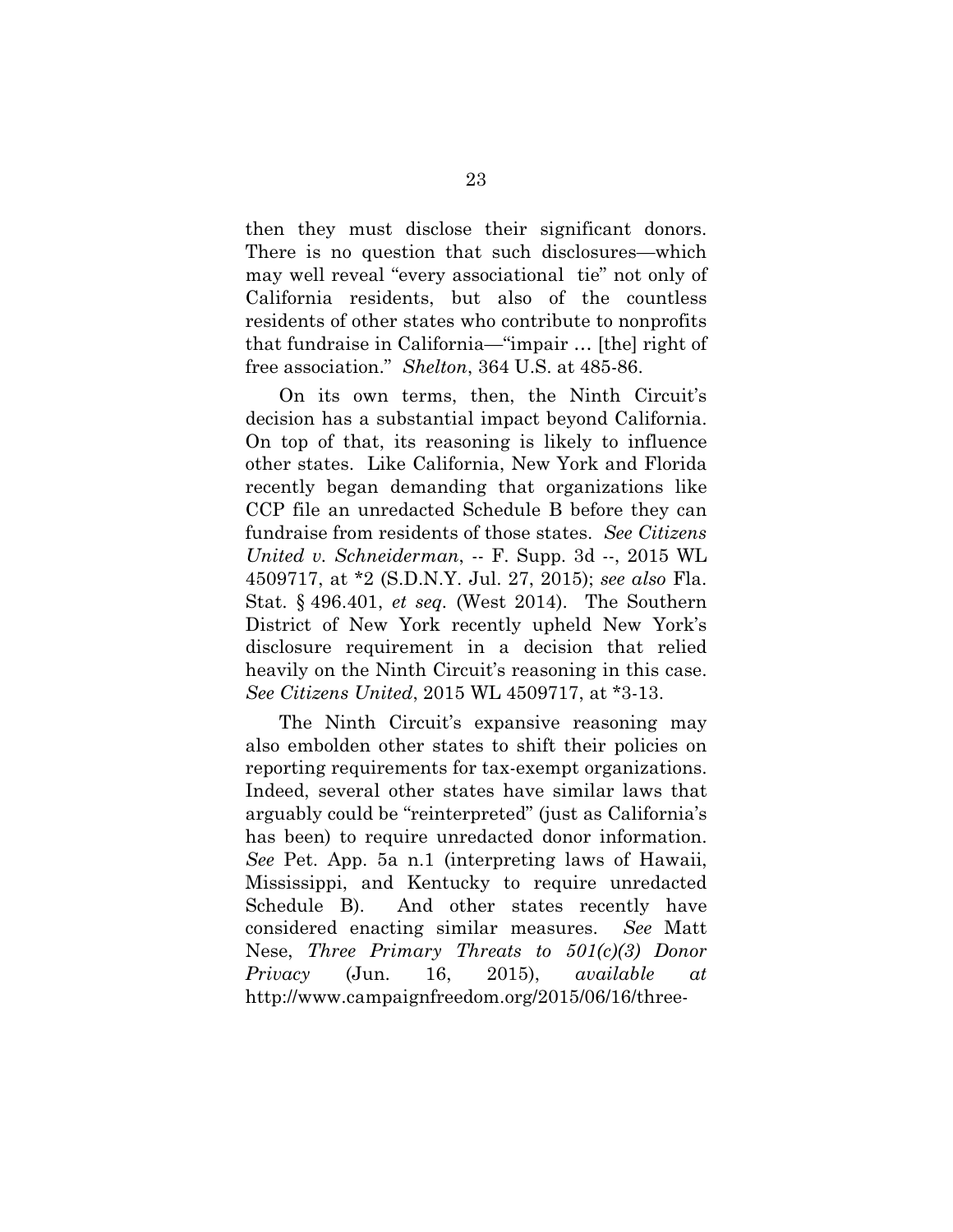primary-threats-to-501c3-donor-privacy/ (discussing legislative efforts in Arizona, Montana, and Texas).

\* \* \*

If CCP and other organizations are required to disclose their donors now or stop fundraising in certain states, intervention by this Court later will not provide any "effective relief." *Cf. Doe v. Reed*, 697 F.3d 1235, 1240 (9th Cir. 2012) ("[O]nce a fact is widely available to the public, a court cannot grant any 'effective relief' to a person seeking to keep that fact a secret."). This Court should intervene now, before it is too late.

### **CONCLUSION**

For the reasons stated above, the petition for a writ of certiorari should be granted.

Respectfully submitted,

EMILY J. KENNEDY JONES DAY 51 Louisiana Ave., NW Washington, DC 20001 CHAD A. READLER  *Counsel of Record* JONES DAY 325 John H. McConnell Blvd. Suite 600 Columbus, OH 43215 (614) 469-3939 careadler@jonesday.com

*Counsel for* Amici Curiae